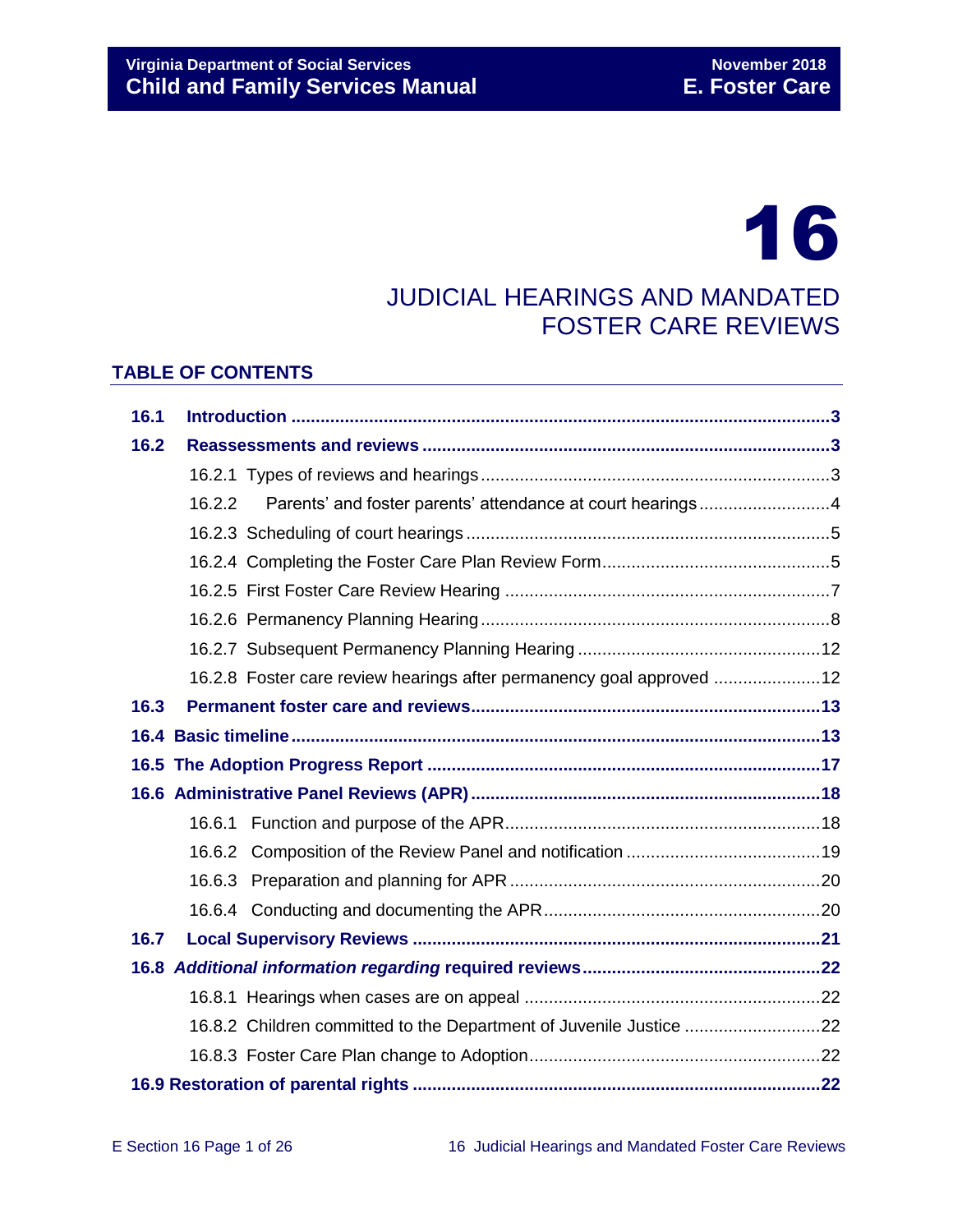| 16.9.7 Other stipulations for the restoration of parental rights 25 |  |
|---------------------------------------------------------------------|--|
|                                                                     |  |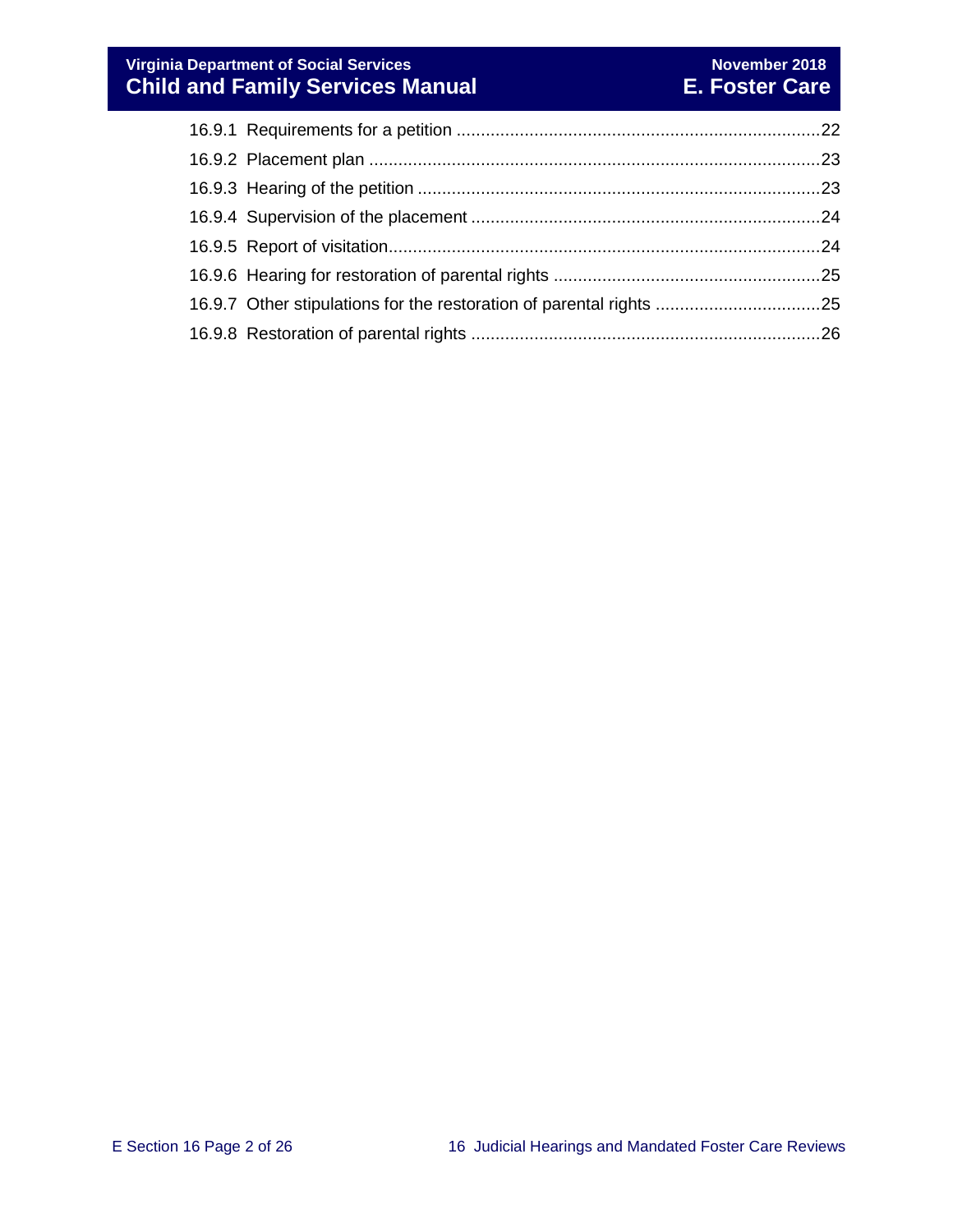## 16 JUDICIAL AND MANDATED FOSTER CARE REVIEWS

## <span id="page-2-0"></span>**16.1 Introduction**

The Code of Virginia requires that foster care plans for children in custody or foster care placement be reviewed to assure the effectiveness of permanency planning for every child. Procedures for review are described below  $(\frac{66}{66} 63.2 - 907)$  and  $16.1 - 282)$ . The types of reviews are foster care review hearings, permanency planning hearings, administrative panel reviews, and supervisory reviews. These review dates shall be entered into OASIS. Every LDSS shall ensure that, unless it interferes with the safety of the child, the child or youth is available for the judge or hearing authority to meet with and discuss the child or youth's proposed permanency plan. The court system also plays a critical role in meeting the eligibility requirements of federal funding sources. Service workers and supervisors should review all court orders for appropriate language including but not limited to "contrary to the welfare" and "reasonable efforts" consistent with requirements for each order in each case.

## <span id="page-2-1"></span>**16.2 Reassessments and reviews**

## <span id="page-2-2"></span>**16.2.1 Types of reviews and hearings**

- **Foster care review hearing** (§ [16.1-282\)](http://law.lis.virginia.gov/vacode/16.1-282/). This is a court hearing to review progress made on the foster care plan. This hearing is held within four (4) months of the 60-day dispositional hearing or the hearing approving the entrustment agreement and continues to be held in certain instances.
- **Permanency planning hearing** (§ [16.2-282.1\)](http://law.lis.virginia.gov/vacode/title16.1/chapter11/section16.1-282.1/). This is a court hearing where action is to be taken by the court to achieve permanency for a child. Although state code permits the permanency planning hearing to be scheduled within six (6) months of the foster care review or within ten (10) months of the dispositional hearing, the courts are routinely scheduling the first permanency planning hearing within five (5) months of the review hearing. This allows a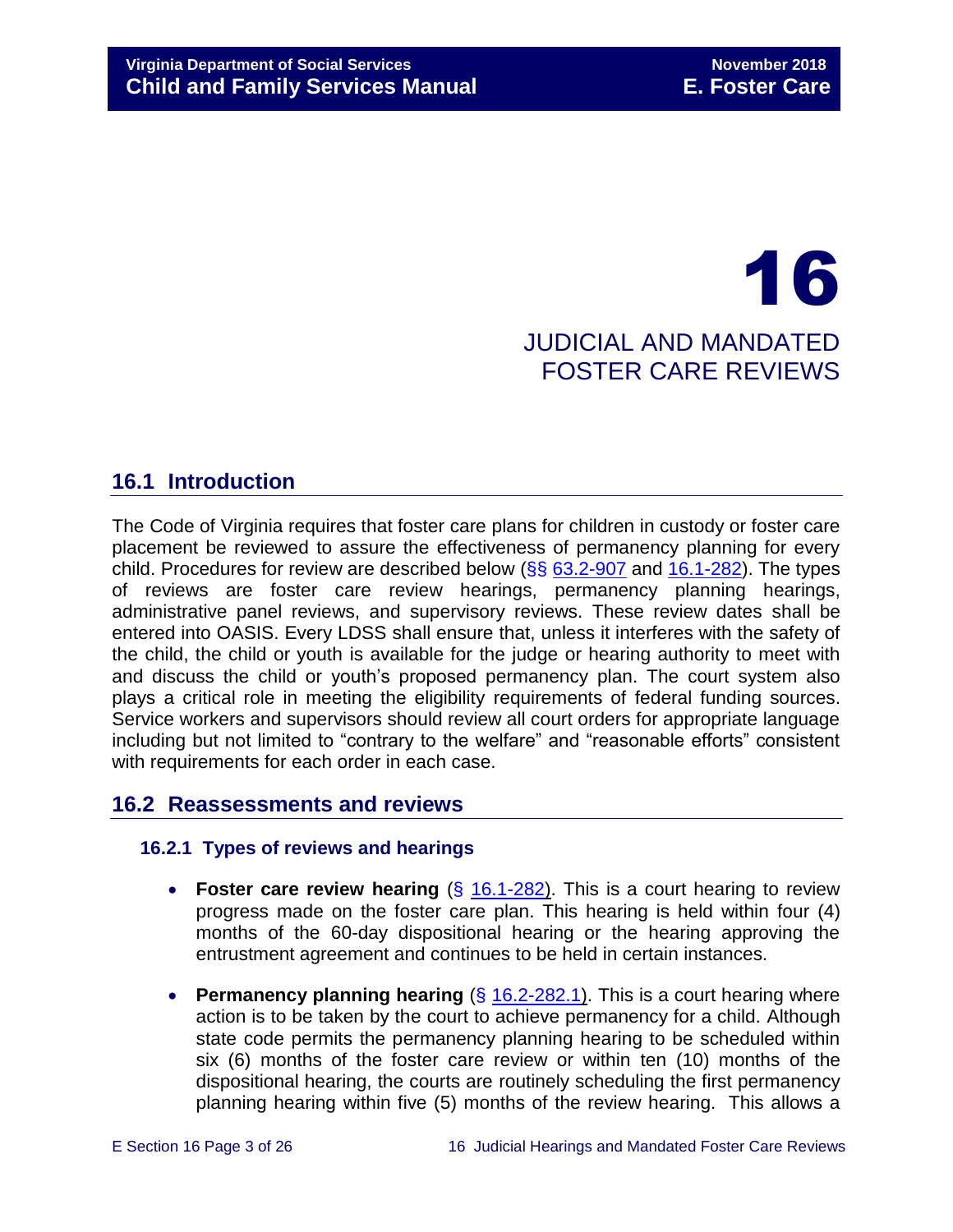grace period of 30 days prior to the 12 month federal requirement that the permanency planning hearing be held in the event that the case cannot be heard as scheduled. This hearing is held for every child:

- o Within five (5) months of the first foster care review hearing.
- $\circ$  Within nine (9) months of the dispositional hearing.

A permanency planning hearing should be held earlier if permanency can be achieved for the child earlier. If a permanent plan cannot be achieved at this hearing, a second permanency planning hearing shall be held within six (6) months. The court shall make a judicial determination that reasonable efforts have been made. (See [Section](#page-12-1) 16.4 for a basic timeline of the court hearing dates and requirements.)

If the court determines that reasonable efforts do not need to be made to reunite the child with the parent at a hearing other than a permanency planning hearing, a permanency planning hearing shall be held **within 30 days** of that determination.

- **Administrative Panel Reviews (APR)**. Federal law requires reviews every six (6) months. These may be court reviews or a court review alternating with an APR. APRs are not court hearings, but reviews held by LDSS instead of court reviews for children who have a permanency goal of adoption, or permanent foster care. They are held within six (6) months of the permanency planning hearing where a permanency goal is approved and yearly thereafter, alternating with court reviews as appropriate. APRs are also held for those youth assigned the goal of independent living or permanent foster care and are in the Fostering Futures Program. The APR for these young adults shall occur every six (6) months while they are in the program unless the court requires a court review instead.
- **Local Supervisory Reviews**. These are reviews for youth that turned age 18 prior to July 1, 2016 and who continue to receive independent living services. Court hearings are not required for these youth. These reviews are held every six (6) months.

## <span id="page-3-0"></span>**16.2.2 Parents' and foster parents' attendance at court hearings**

Parents are to be provided notice of each hearing by the court. At each hearing, they will be given notice of the next hearing. If they are not present, they shall be summoned to the next hearing. If they have been given proper notice, or the court determines they cannot be found after diligent efforts to locate the parent(s) have been made on the part of the LDSS, the hearing may be held without parents present. The intent of this requirement is to ensure all possible efforts are made to find and involve the parent(s) in planning for the child. Parents whose rights have been terminated do not receive notice.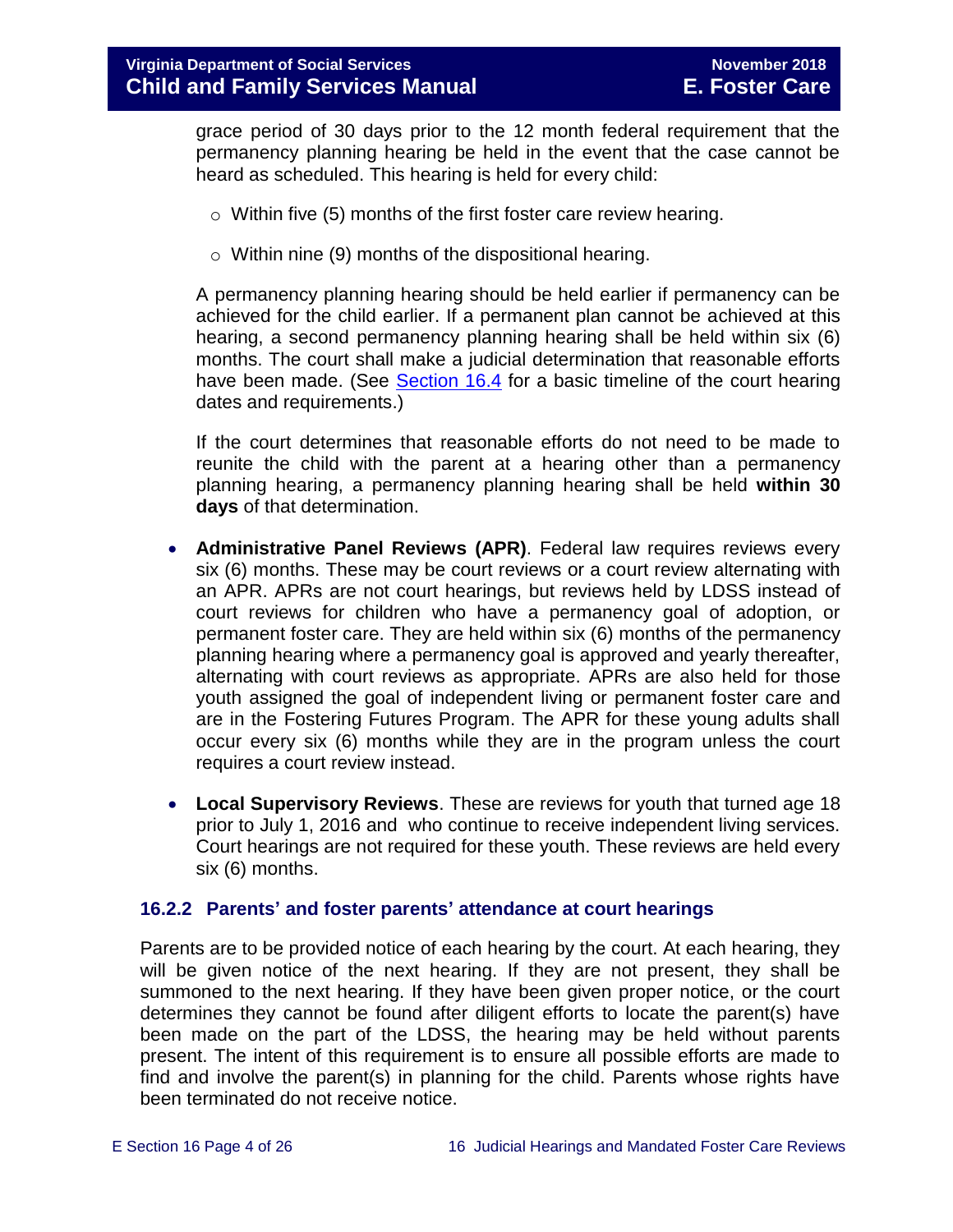Foster parents and pre-adoptive parents are to be notified of every hearing in writing. Their names shall be included on the foster care plan transmittal submitted to the court. Service workers should also discuss upcoming hearings with the parents and foster and adoptive parents and encourage their attendance.

The service worker should provide and discuss with the foster parent, pre-adoptive parent, or relative caregiver a copy of the brochure Adoption and Safe Families Act: [Applying the Notice and Right to Be Heard Provision in Virginia's Juvenile and](http://www.courts.state.va.us/courtadmin/aoc/cip/home.html)  [Domestic Relations District Courts.](http://www.courts.state.va.us/courtadmin/aoc/cip/home.html) This brochure explains the requirements that they must be provided with timely notice of and an opportunity to be heard in six month review hearings and permanency hearings held with respect to the child in their care. It explains they do not have the right to standing as a party to the case. It also describes the participants in the case and what they may expect by way of notice and "a right to be heard."

The foster parent, pre-adoptive parent, or relative caregiver should be encouraged to attend and speak at the hearing, when recognized by the judge, with respect to the child during the time the child is in their care.

## <span id="page-4-0"></span>**16.2.3 Scheduling of court hearings**

At each court hearing, the court places the next court hearing on the docket. The court shall also provide notice to those present who need to attend the next hearing. If the court establishes the next court date on the docket, the LDSS will not have to ask the court to set a court date.

## <span id="page-4-1"></span>**16.2.4 Completing the Foster Care Plan Review Form**

Prior to the foster care review hearing, the permanency planning hearing, or the APR, the worker should reassess the progress that has been made toward meeting the permanency goal in the foster care plan. The worker records the results of that reassessment on the Foster Care Review Form developed in accordance with the requirements below. The review form provides a description of what has happened in the case since the foster care plan was developed. For children with a goal of adoption, the Foster Care Review Form and the Adoption Progress Report shall be submitted to the court whenever a hearing is held. However, *only the Adoption Progress Report shall be submitted to court for the APR*.

Input from the birth family or prior custodian, foster parents, or other providers, the child, and other individuals involved with, or significant to, the child and family such as therapists, friends, relatives, and teachers, shall be sought in completing this reassessment.

The Service Plan Review Form shall be signed by the worker and supervisor, and includes: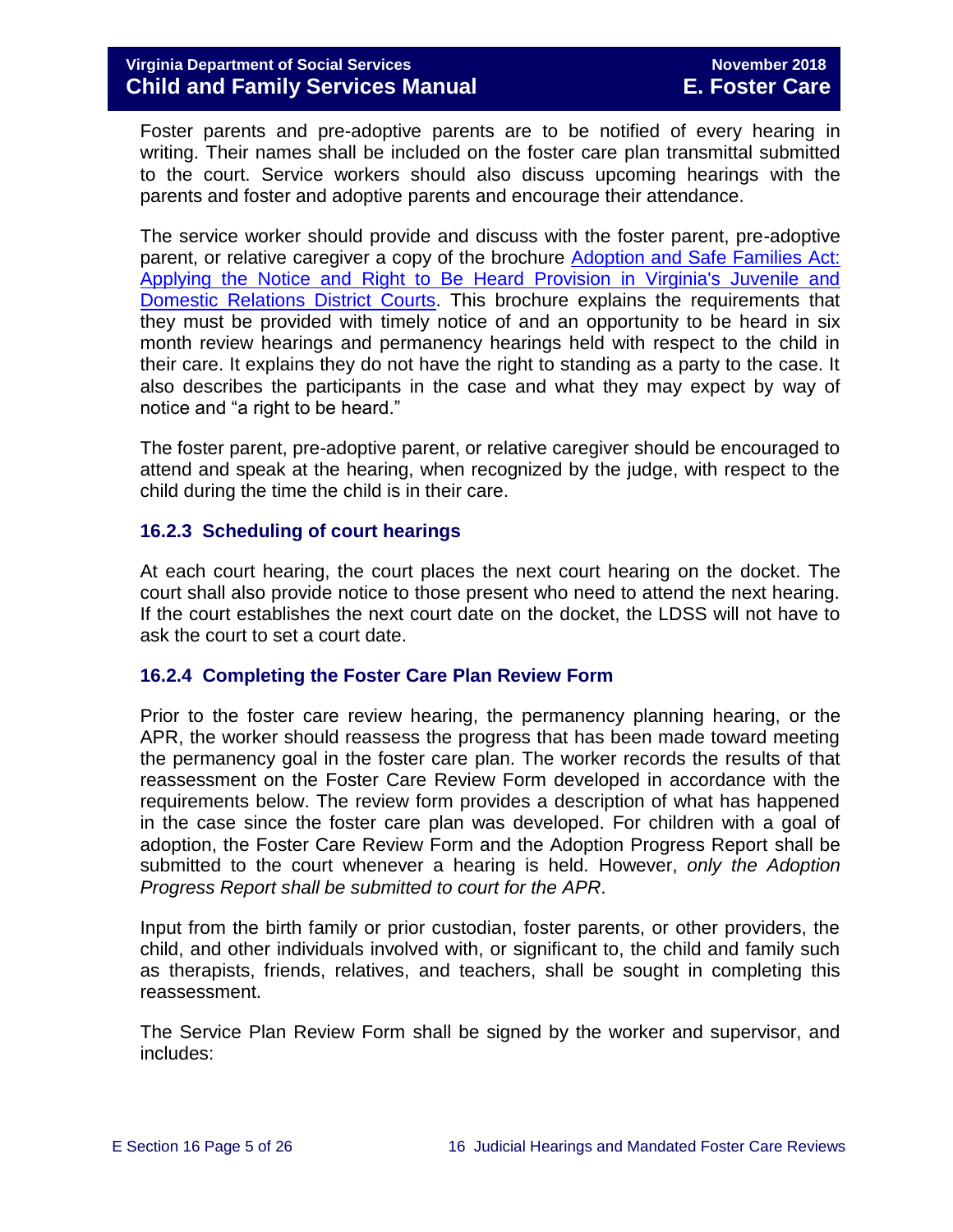- The services which were offered to the child and family to meet the needs identified in the last service plan.
- The appropriateness of services, and the barriers to goal achievement, including identification of resources that are needed by the family that are not available in the community.
- A discussion of the effectiveness of the services provided.
- Any changes in the service plan, such as changes in services, placement, or visitation.
- The reasons for retaining the child in care, including efforts to return the child home, when the child is expected to return home and when appropriate, an assessment of the risk to the child should the child return home or be placed with relatives.
- Efforts made to work towards the identified concurrent goal and how it might be achieved if the primary goal, usually return home, is ruled out.
- If the child is not going to return home, *the service plan review shall document the continued intensive on-going efforts to achieve permanency.* The service plan shall state another goal for the child, when that goal is anticipated to be achieved; and in the case of placement in an adoptive home, when the LDSS will file for TPR. The foster care plan shall also indicate when out-of-state placements were considered and why; and if the child is placed out-of-state the foster care plan shall include how this placement is in the best interest of the child and continues to be the most appropriate placement for the child.
- For youth who have attained age 14, the services needed to transition from foster care to independent living. This is addressed by attaching the youth's transition plan to the foster care plan for submission to court.
- The birth family's or prior custodian's current situation.
- The frequency, duration, location, and results of any visitation.
- Information about the child's relationship with the birth family, including relatives.
- Information regarding the child's current relationship with siblings and, if siblings are not placed together, the communication or visitation plan describing the plan for maintaining contact between the siblings and services being provided to achieve reunification.
- Pertinent information about birth, medical, and developmental history of the child, if not available in prior assessments.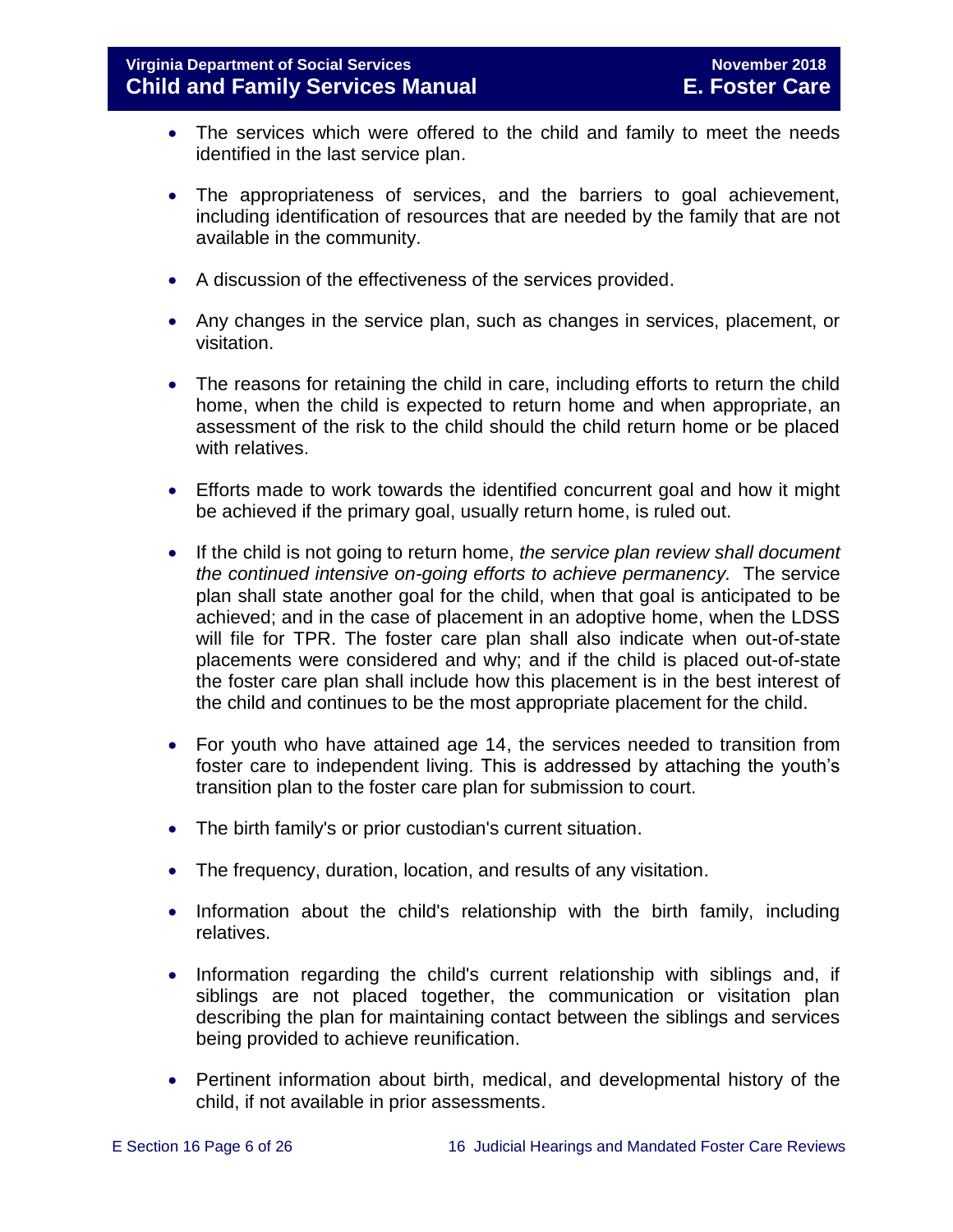- Information on current health and physical development and recommendations for any necessary follow-up treatment or further checkup with specialists.
- The child's health report from OASIS shall be attached to the foster care review document and be submitted to court.
- Current information on psychological, social, and educational functioning with specific descriptions and recommendations regarding peer relationships, coping mechanisms, learning disabilities, emotional symptoms, or behavior problems, and the current educational status of the child.
- The child's education screen from OASIS shall be printed and attached to the foster care plan to address the child's educational status.
- Information from the foster parents or other providers about the child's adjustment to foster care, efforts to implement normalcy in the placement, and the child's current level of social and emotional functioning. Information about the child's relationship with the foster parents or other providers shall be included to assess the degree of attachment with the child.
- Any changes in identified needs and services to be provided during the next six (6) months for children and their families.
- A statement that parents with residual parental rights or prior custodians have been notified in writing of any change in placement, visitation privileges, and provided with **ten (10) days advanced notice** of the review.

## <span id="page-6-0"></span>**16.2.5 First Foster Care Review Hearing**

The purpose of the first foster care review hearing is to review the progress made on the initial foster care plan or make changes in the plan pursuant to  $\frac{6}{9}$  [16.1-282.](http://law.lis.virginia.gov/vacode/title16.1/chapter11/section16.1-282/)

The first foster care review hearing is scheduled to be held within four (4) months after the 60-day dispositional hearing or the hearing at which the foster care plan is initially reviewed.

**Thirty (30) days prior** to the scheduled hearing, the LDSS will submit to the court:

- A petition for a Foster Care Review Hearing.
- A Foster Care Plan Review Form which shall include any updates to the initial Foster Care Service Plan.
- An updated Client Education Report printed from OASIS.
- An updated Client Health Report printed from OASIS.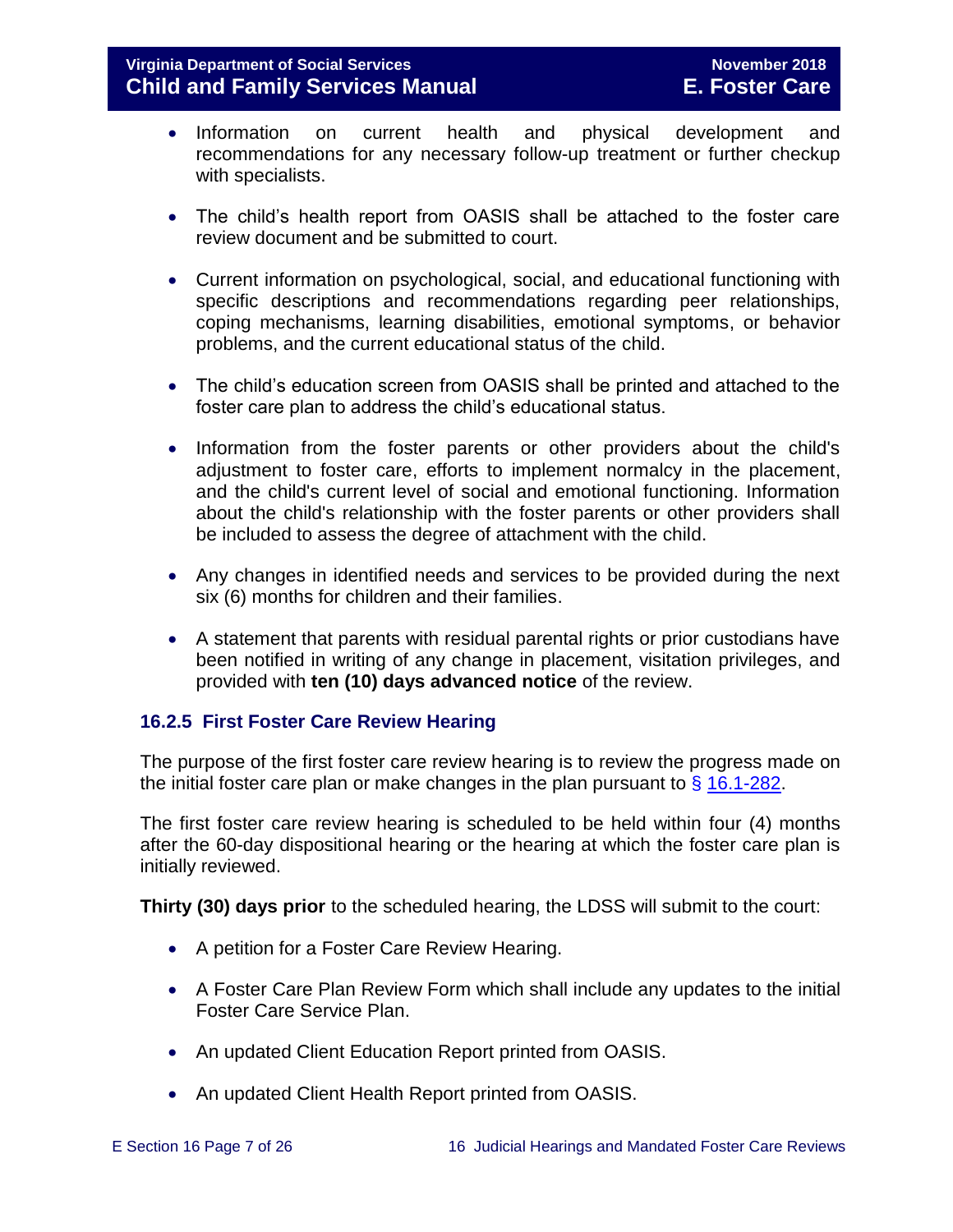- A Transition Plan and signature page, signed at least annually by the youth age 14 and older, acknowledging receipt of his/her rights.
- A Foster Care Plan Transmittal listing individuals who should receive a copy of the petition and/or be notified of the hearing. These include the child, if age 12 or over, the parents, foster, pre-adoptive, and relative caregivers, guardian or prior custodian, the Guardian ad Litem, the LDSS, and any other interested parties the court directs.
- A new foster care plan is not required unless the goal changes.

The court will review progress toward meeting the foster care goal, approve changes to the plan, enter any appropriate orders, and determine whether reasonable efforts have been made to return the child home if that is the goal or to finalize another permanent placement.

The service worker shall verify that the judge has correctly checked the box that indicates reasonable efforts have been made.

## <span id="page-7-0"></span>**16.2.6 Permanency Planning Hearing**

The Code of Virginia  $\frac{6}{9}$  [16.1-282.1](https://law.lis.virginia.gov/vacode/16.1-282.1/) describes the permanency planning hearing.

## **16.2.6.1 Purpose of the Permanency Planning Hearing**

The purpose of this hearing is to establish a permanent goal for a child and either to achieve the permanent goal or to defer such action through the approval of an interim plan for the child. Because timely permanency is critical for healthy development and a sense of security and safety for children, all efforts to achieve the permanency plan and avoid a continuation of foster care placement shall be made. The court shall ask the child, in an age-appropriate manner, about the child's permanency goal and make a judicial determination this is in the best interest of the child.

## **16.2.6.2 Scheduling of the Permanency Planning Hearing**

This hearing should be scheduled at the previous foster care review hearing. The first permanency planning hearing shall occur within five (5) months of the foster care review hearing and within 11 months of the date of placement.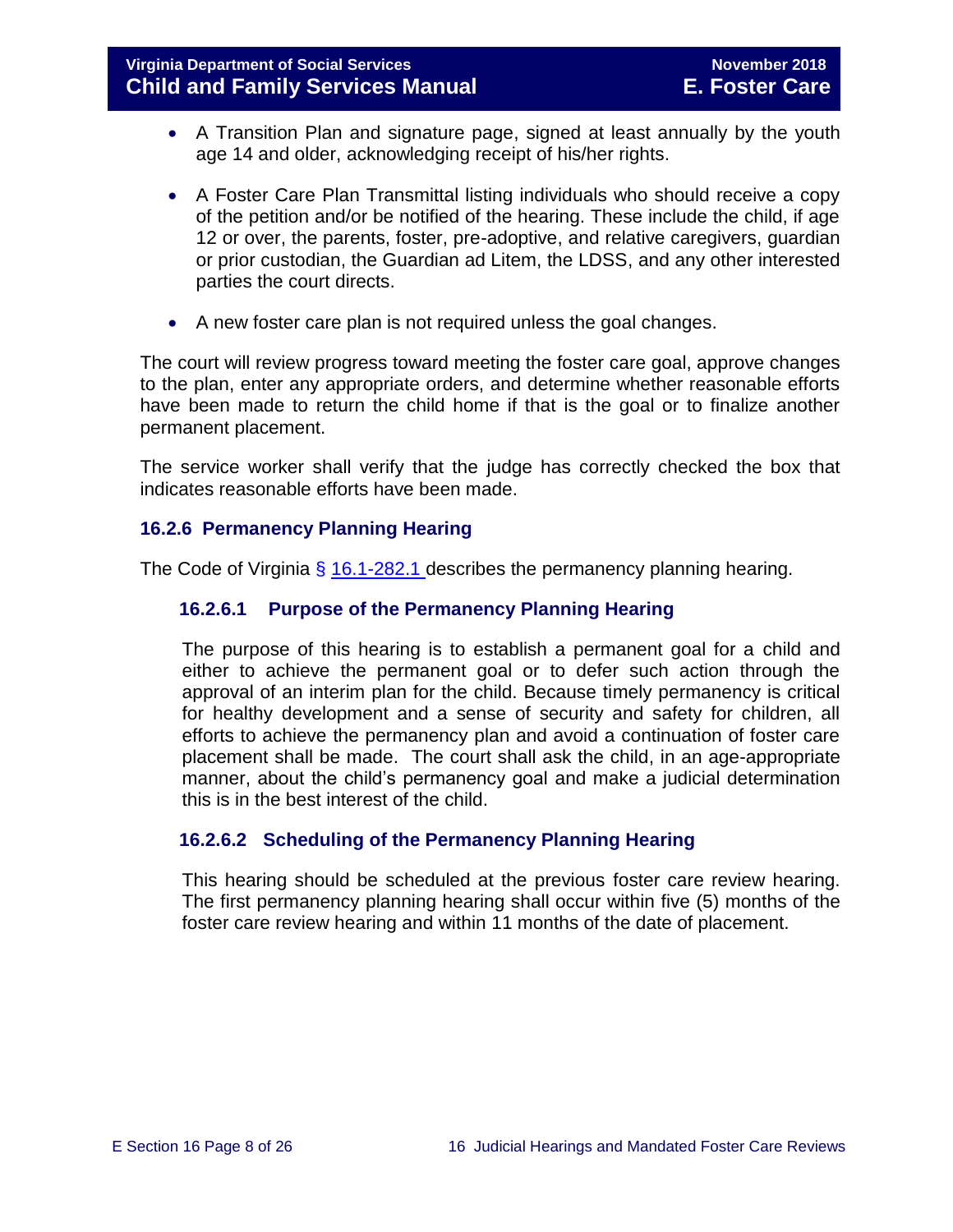## **16.2.6.3 Materials submitted to the court**

**Thirty (30) days prior** to the hearing, the service worker submits to the court a Permanency Planning Hearing Petition, a Foster Care Plan Transmittal Form, a a new Foster Care Plan Review Form, a*nd a new Foster Care Service Plan*. *A new Foster Care Service Plan is not required if the petition filed by the LDSS will result in permanency being achieved*. The LDSS shall petition the court to take one of the following actions:

- Return custody to parents or prior custodians;
- Transfer custody to relatives;
- Dissolve the non-custodial foster care agreement and return the child home;
- Terminate parental residual rights pursuant to  $§16.1-283$ . The LDSS shall file a foster care plan changing the goal to Adoption;
- Place the child in permanent foster care (child shall be at least 16 years of age). The LDSS shall identify the permanent foster parents with whom the child:
	- o Has a significant bond.
	- o Is living.
- Approve the goal of Another Planned Permanent Living Arrangement (APPLA) for children at least 16 years of age or older;
- Continue custody with the LDSS; or
- Transfer custody to the LDSS of a child in non-custodial foster care.

## **16.2.6.4 Submitting new Foster Care Service Plan**

The plan submitted at the permanency planning hearing shall include:

- An updated Client Education Report printed from OASIS
- An updated Client Health Report printed from OASIS,
- An updated Transition Plan and signature page, signed at least annually by the youth age 14 and older, acknowledging receipt of his/her rights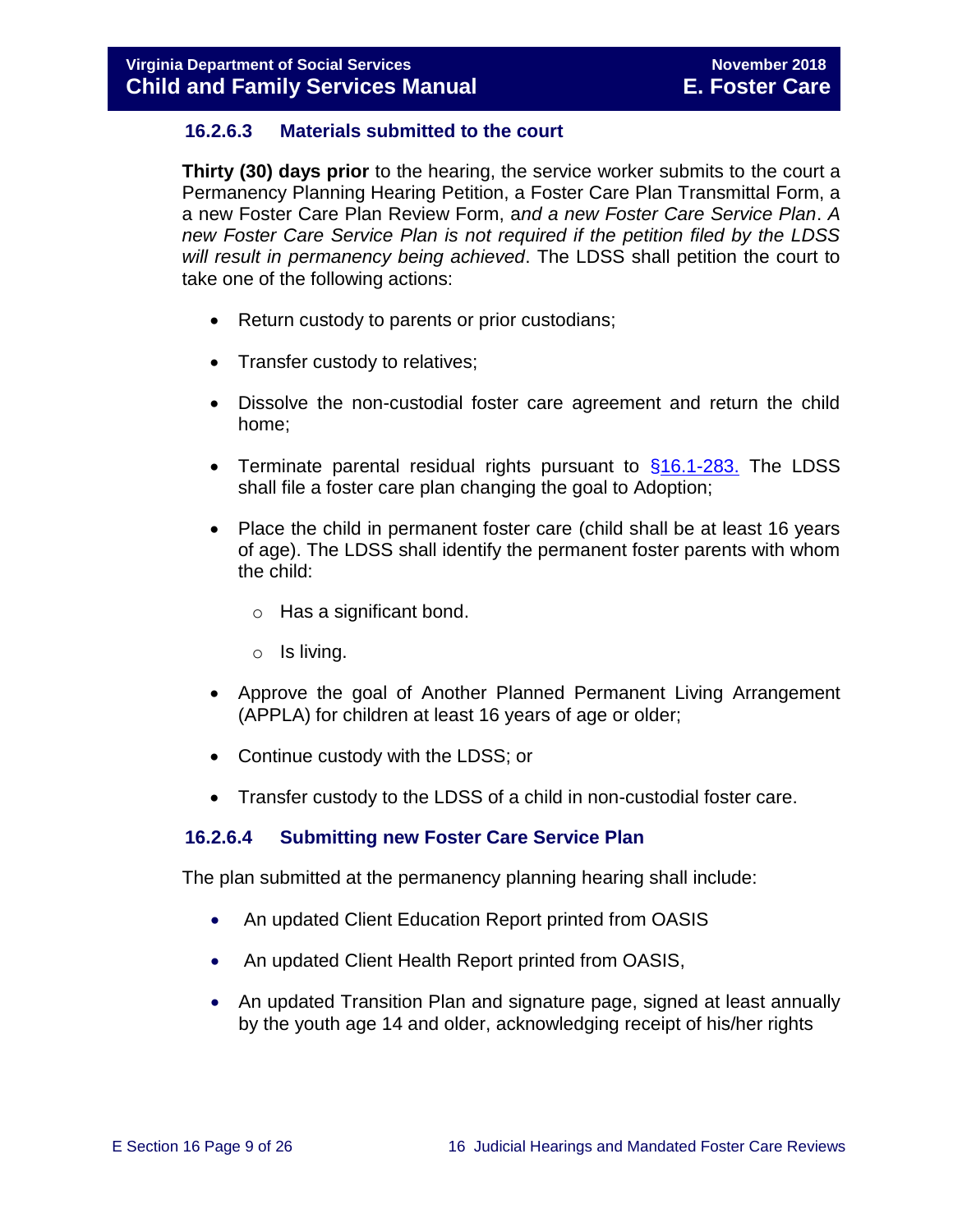The plan shall address additional issues and the services to be provided related to achieving permanency for the child when permanency is not achieved by this hearing. Issues to address include:

- If the LDSS decides that it is in the best interests of the child to ask for continued custody and the goal is Return Home or Placement with Relatives, the foster care plan shall describe how the LDSS intends to accomplish the goal of Return Home or Placement with Relatives in the next six (6) months.
- The LDSS shall explain in the foster care plan part B, why the child could not be returned home, adopted, or placed with relatives and custody transferred.
- If the LDSS petitions the court to transfer custody to parents, prior custodians, or relatives, the LDSS does not have to submit a new foster care plan to the court at the permanency hearing. It will describe the reunification services that will be provided to the family in the Foster Care Plan Review Form. If the court does not approve the transfer of custody, the LDSS will need to develop a new foster care plan identifying how it will achieve the goal for the child in the next six (6) months.
- The LDSS shall determine whether it will petition for termination of parental rights. If the LDSS determines it will not petition for termination of parental rights at the permanency planning hearing, it shall document in the foster care plan or the permanency plan (Part B) one of the following exceptions:
	- $\circ$  Termination of parental rights (TPR) is not in the best interests of the child. The law requires that the LDSS document a compelling reason explaining why termination is not in the best interests of the child;
	- $\circ$  The child is being cared for by a relative and the relative is pursuing custody of the child and does not want to adopt; or
	- o The LDSS has not provided services to the parents deemed necessary for the safe return of the child.

Examples of compelling reasons for not petitioning for TPR would include:

- A youth*, age 14 and older,* not wishing to be adopted after a thorough discussion of adoption;
- A child, *age 16 and older*, in a long-term permanent foster care home where the foster parents do not wish to adopt;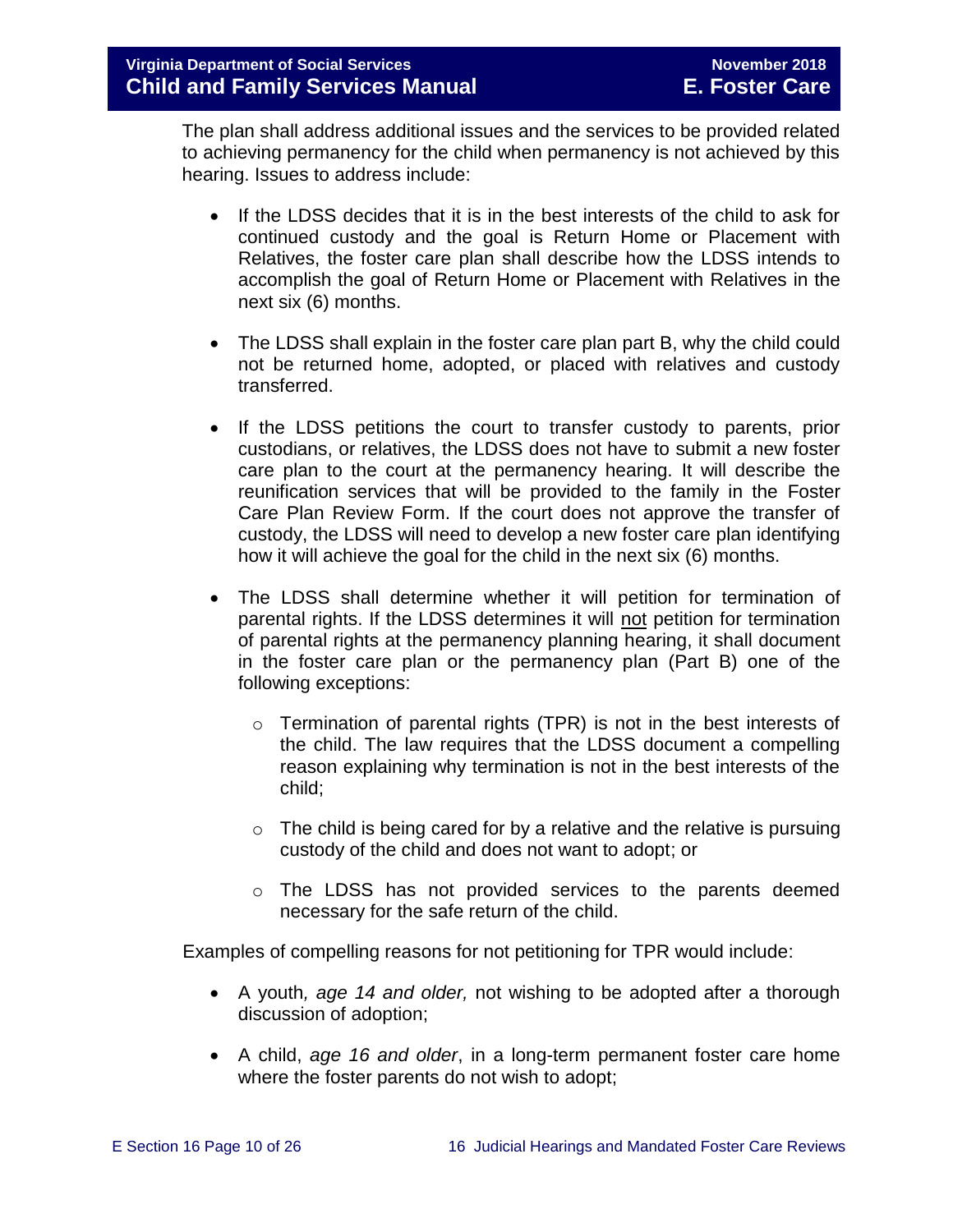- A plan to return the child to a parent or place with relative which needs additional time to achieve; or
- Lack of grounds for termination.

See [Section](file://///Vaultcelerra.co.dss.state.va.us/Workgroup/Family_Services/DFS%20Child%20and%20Family%20Services%20Manual/E.%20Foster%20Care/Foster%20Care%20June%202017/section_9_achieving_permanency_goal_adoption%20draft.docx) 9.5.4.1 for additional information.

If the LDSS determines it will petition for TPR at this hearing, it shall:

- File a petition which states termination of parental rights is in the best interests of the child.
- File a foster care plan with the goal of adoption.
- File petition(s) for termination of parental rights if it is ready to do so. If the LDSS does not petition at that hearing, it should petition **within 30 days** of the hearing to assure that federal requirements are met.
	- o Federal law requires that the LDSS petition for TPR by the end of the 15<sup>th</sup> month of placement for children adjudicated abused and neglected, who have been in care 15 of the last 22 months and by the end of the 15th month of placement for all other children who have been in care 15 out of the last 22 months unless an exception cited above exists.
- If the court does not approve the request of the LDSS to change the goal to Adoption or seek termination of parental rights, the LDSS will not be required to petition for TPR since the court had determined that another course of action is in the best interests of the child.

The LDSS may submit to the court a written Post-Adoption Contact and Communication Agreement (PACCA), if appropriate (see [Section](file://///Vaultcelerra.co.dss.state.va.us/Workgroup/Family_Services/DFS%20Child%20and%20Family%20Services%20Manual/E.%20Foster%20Care/Foster%20Care%20June%202017/section_9_achieving_permanency_goal_adoption%20draft.docx) 9.12).

## **16.2.6.5 Court-ordered permanency actions**

The court will order one of the following permanency actions, documenting its findings on the permanency plan order:

- Approve the LDSS plan for the child, which transfers custody to parents, prior custodians, or relatives;
- Approve a plan for return home or placement with relative and continue the child in care;
- Change the goal to Adoption and begin the termination of parental rights process;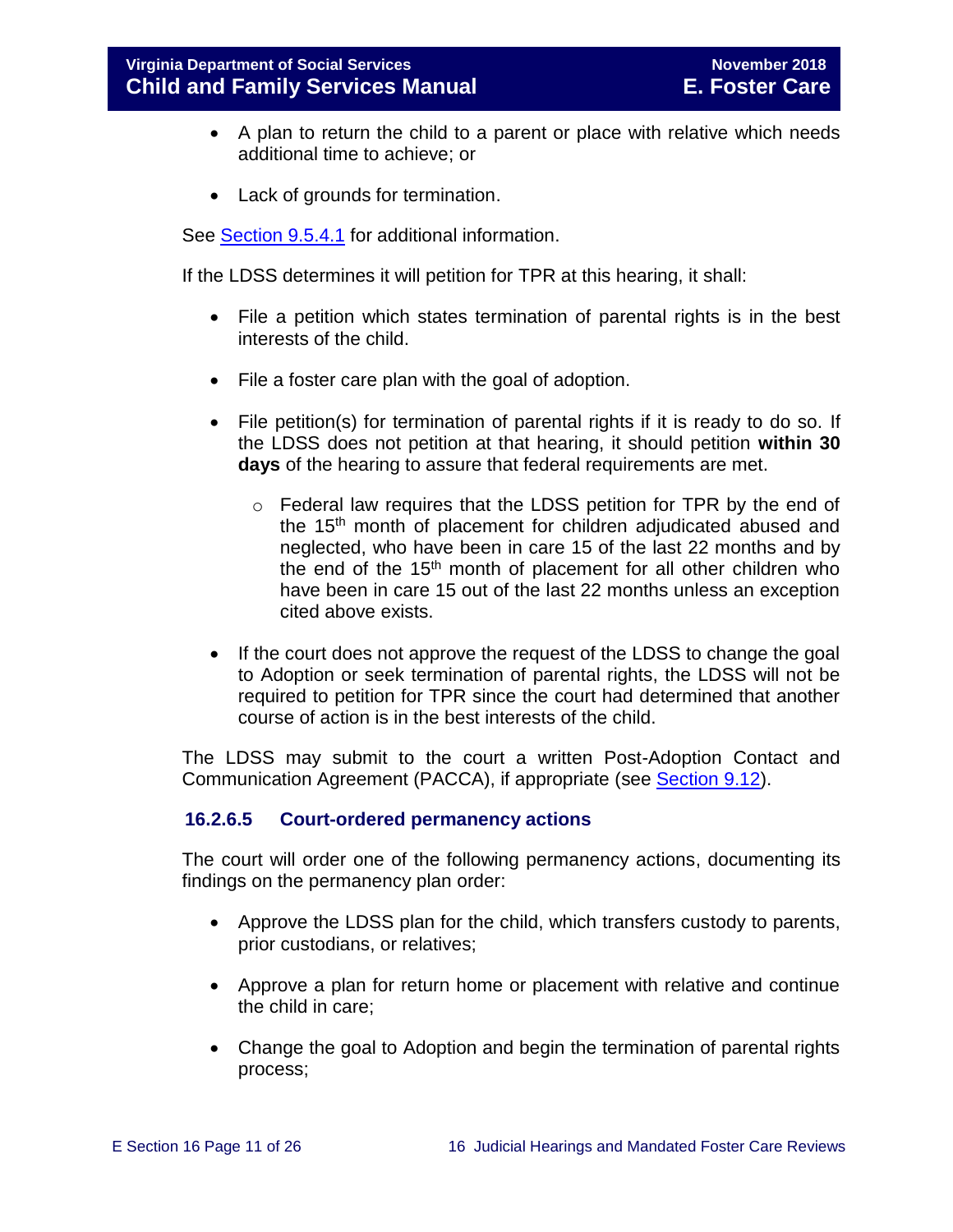• Place the child in permanent foster care; or

Approve the goal of APPLA and schedule a foster care review hearing to be held within six (6) months to review the child's placement. The court shall review a foster care plan for any child who is placed in another planned permanent living arrangement every six (6) months from the date of the permanency planning hearing. These six-month reviews shall continue as long as the child continues to have a severe disabling condition for which the child requires residential treatment and remains in the legal custody or placement authority of the LDSS. (§ [16.1-282.1\)](http://law.lis.virginia.gov/vacode/16.1-282.1/) The court shall ask the child about the child's permanency outcome and make a judicial determination this is in the best interest of the child. The court order shall document that reasonable efforts to achieve a permanency plan are being made.

Hearings may end for children whose custody is transferred to parents, prior custodians, or relatives. In those cases where hearings will continue, the court will schedule the next appropriate hearing and provide notice to all present.

The court shall incorporate the written Post-Adoption Contact and Communication Agreement (PACCA) into an order entered at the conclusion of the hearing, if appropriate, and all requirements have been met  $(\S 16.1-283.1)$ [B\)](http://law.lis.virginia.gov/vacode/16.1-283.1/) (see [Section](file://///Vaultcelerra.co.dss.state.va.us/Workgroup/Family_Services/DFS%20Child%20and%20Family%20Services%20Manual/E.%20Foster%20Care/Foster%20Care%20June%202017/section_9_achieving_permanency_goal_adoption%20draft.docx) 9.12).

Permanency planning hearings shall be documented on the Court/Hearing Details screen and the Hearing Detail Results screen in OASIS.

## <span id="page-11-0"></span>**16.2.7 Subsequent Permanency Planning Hearing**

This hearing will occur within six (6) months of the first permanency planning hearing should a permanency goal or plan not be achieved by the first permanency planning hearing. The same requirements apply to this hearing as apply to the first permanency planning hearing. The court order shall document that reasonable efforts are being made to return the child home or achieve another permanency plan.

## <span id="page-11-1"></span>**16.2.8 Foster care review hearings after permanency goal approved**

Where the goals of adoption and permanent foster care are approved, the foster care review hearings are held annually after the permanency planning hearing. The purpose of these hearings is to review the child's progress. For cases where the goal of adoption has been approved, the court may require hearings every six (6) months.

Administrative panel reviews are held at six-month intervals between these yearly court reviews. These court hearings *and reviews* are discontinued once the final order of adoption is issued or the child is discharged at age 18, except in the circumstance where IV-E funding is used for completion of an educational/vocational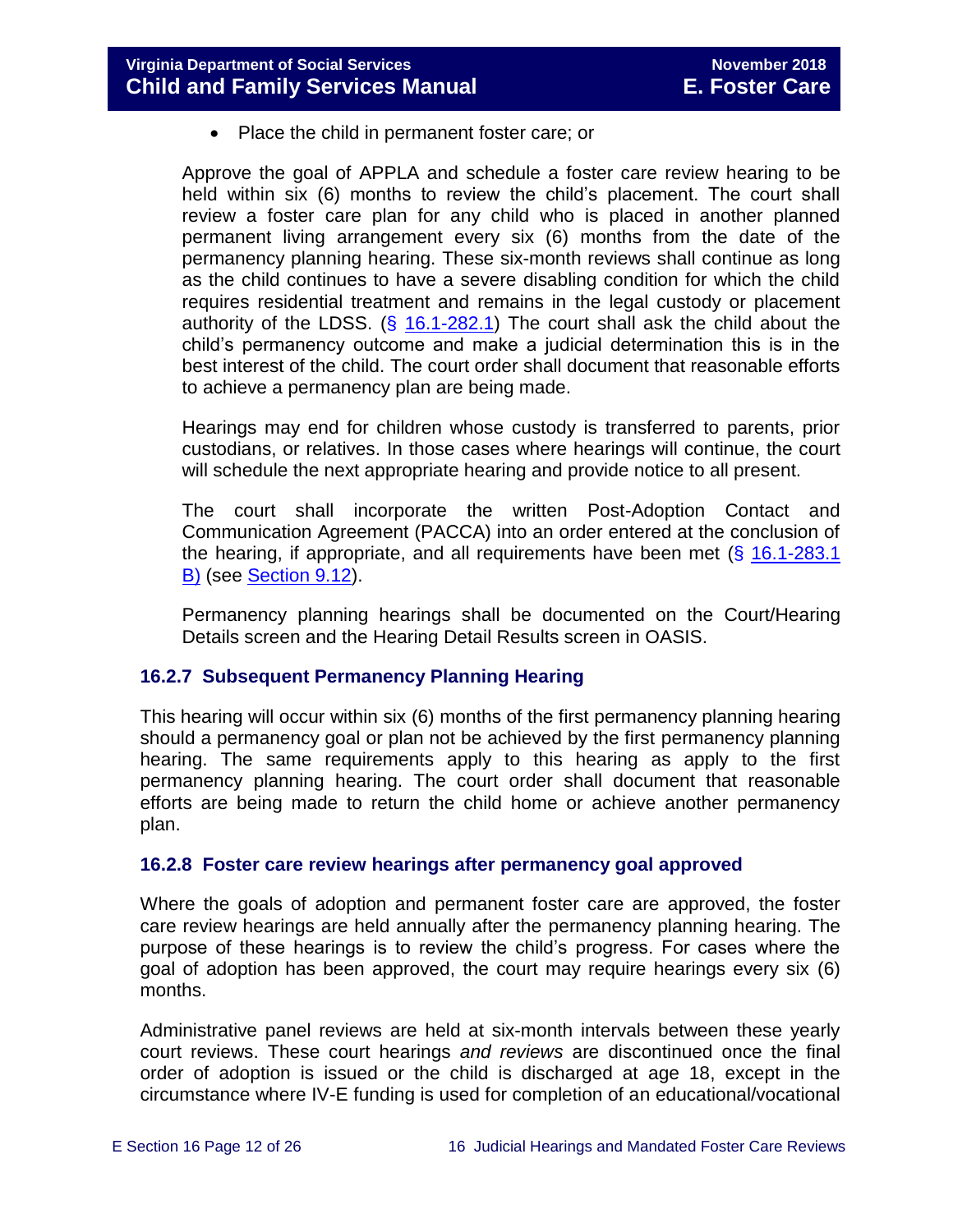program by the age of 19 years old. (Where the goal of permanent foster care has been approved, see [Section 16.3](#page-12-0) regarding annual foster care review hearings.)

When a youth in foster care is being paid through title IV-E because he is to complete an educational/vocational program by his  $19<sup>th</sup>$  birthday, there shall be an annual judicial review. That means, for example, if the youth has a hearing two months before he turns 17, there shall be another hearing within the next 365 days if the youth is to continue with title IV-E funding. If the same youth leaves care or his funding stream shifts to CSA before the 365 days elapses, then no court hearing is required to meet federal requirements.

Where the goal of APPLA is approved, foster care review hearings are held every six (6) months.

**Thirty (30) days prior** to a scheduled hearing, the LDSS submits a Petition for Foster Care Review, an Adoption Progress Report if the goal is Adoption, the foster Care Plan Transmittal, Foster Care Plan Review Form, and a new Foster Care Plan if there is a change in goal.

The court reviews progress in the case, approves the foster care plan, and enters appropriate orders documenting findings on reasonable efforts to achieve a permanency plan. *For children with the goal of adoption who meet the criteria for restoration of parental rights (*§ 16.1-283.2), *the court shall inquire of the LDSS and GAL whether the child has expressed a preference that the possibility of restoring parental rights be investigated. The court may then direct the LDSS or GAL to assess the appropriateness of pursuing the restoration of parental rights and file the appropriate petitions.* 

## <span id="page-12-0"></span>**16.3 Permanent foster care and reviews**

Once children are placed in a court-approved permanent foster care placement with a permanent foster family named in the court order, they are to have annual foster care review hearings scheduled at the conclusion of the hearing where the permanent foster care order was entered  $(\frac{5}{16.1} - \frac{282.2}{16.1})$ . Annual court reviews are intended to allow the court to consider the appropriateness of the services provided, changes in circumstances that led to the court placing the child in permanent foster care, and continued efforts to achieve permanency for the child.

Permanent foster care cases shall have an APR which will occur every six (6) months between the annual judicial reviews.

| <b>TIMING</b> | <b>STATUTE</b>      | <b>HEARING TYPE</b>      | <b>FORMS</b>                   |
|---------------|---------------------|--------------------------|--------------------------------|
| Immediately   | $\sqrt{S}$ 16.1-251 | <b>Emergency Removal</b> | Petition DC - 511              |
|               | $§$ 16.1-253        | Order (ERO)              | <b>Emergency Removal Order</b> |

## <span id="page-12-1"></span>**16.4 Basic timeline**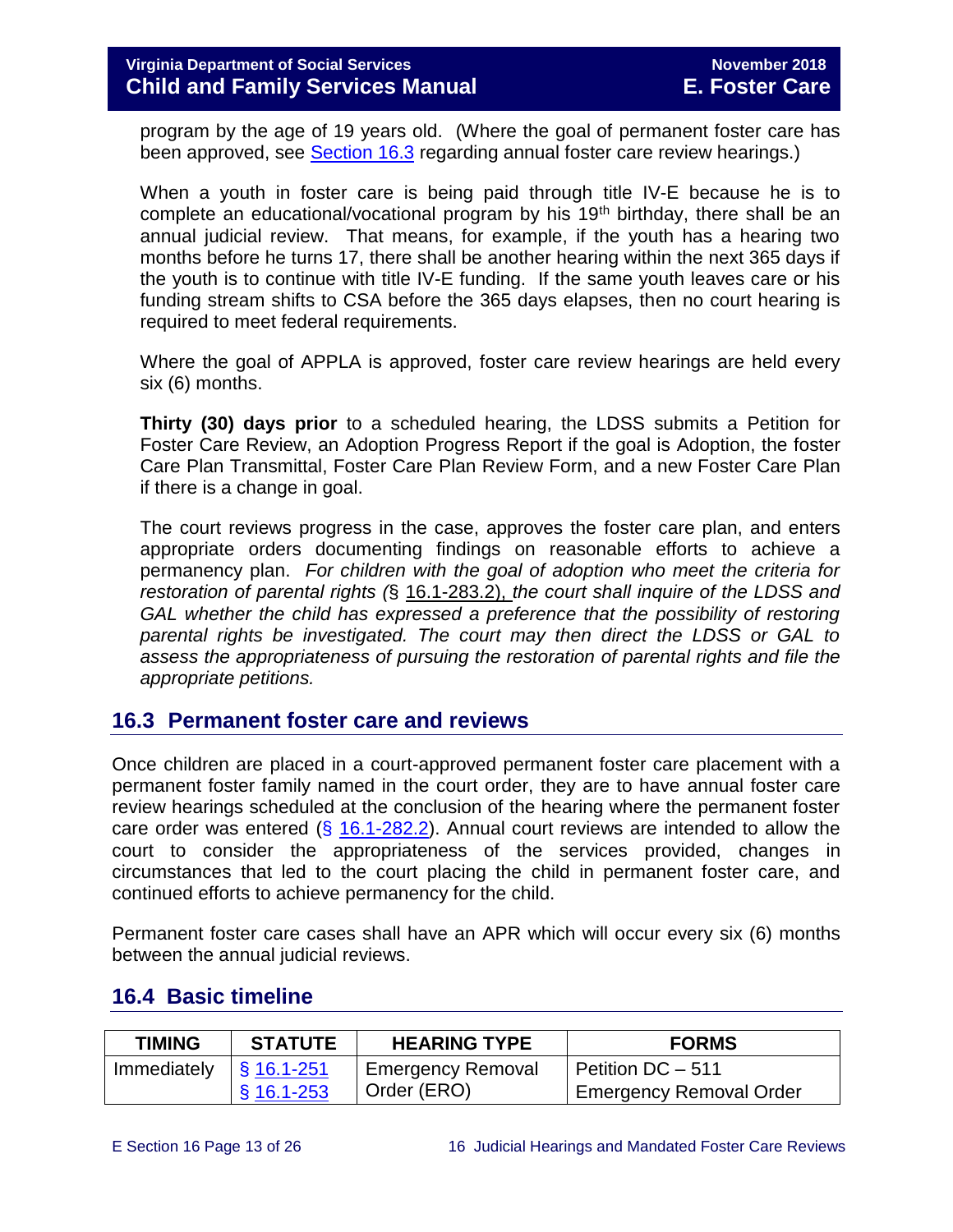| <b>TIMING</b>                                                      | <b>STATUTE</b>                                                                             | <b>HEARING TYPE</b>                                                                   | <b>FORMS</b>                                                                                                                                                                                                                                                                                                                                                                                                                              |
|--------------------------------------------------------------------|--------------------------------------------------------------------------------------------|---------------------------------------------------------------------------------------|-------------------------------------------------------------------------------------------------------------------------------------------------------------------------------------------------------------------------------------------------------------------------------------------------------------------------------------------------------------------------------------------------------------------------------------------|
|                                                                    |                                                                                            |                                                                                       | DC-526<br><b>Preliminary Child Protective</b><br>Order,<br>if necessary, DC-527                                                                                                                                                                                                                                                                                                                                                           |
| Within 5<br>Days                                                   | $§$ 16.1-252<br>$$16.1 - 253$                                                              | <b>Preliminary Removal</b><br>Order (PRO) &<br>Adjudication                           | Petition DC - 511<br><b>Preliminary Removal Order</b><br>$DC - 528$<br><b>Preliminary Child Protective</b><br>Order, if necessary, DC - 527                                                                                                                                                                                                                                                                                               |
| Within 30<br>Days                                                  | $$16.1 - 252$<br>$§$ 16.1-253                                                              | Adjudication, only if no<br>adjudication at PRO                                       | Petition DC - 511<br><b>Adjudicatory Order-561</b>                                                                                                                                                                                                                                                                                                                                                                                        |
| Within 45<br>Days                                                  | § 16.1-281                                                                                 | <b>Submission of Foster</b><br>Care Service Plan. No<br>court hearing at this<br>time | <b>Foster Care Service Plan</b><br><b>Foster Care Plan Transmittal</b><br>$DC - 552$<br><b>Client Education Report from</b><br><b>OASIS</b><br><b>Client Health Report from</b><br><b>OASIS</b><br>Transition Plan including the<br><b>Youth Rights</b><br>Acknowledgement page                                                                                                                                                           |
| Within 60<br>Days of<br>Preliminary<br>Removal<br>Order<br>Hearing | $§ 16.1 -$<br>277.01<br>$$16.1-$<br>277.02<br>$§$ 16.1-278.2<br>§ 16.1-278.3<br>§ 16.1-281 | Disposition - Initial<br><b>Foster Care Service</b><br><b>Plan Reviewed</b>           | Child protective Order DC-532<br><b>Foster Care Plan Transmittal</b><br>$DC - 552$<br><b>Foster Care Plan Part A</b><br>Permanency Plan Part B, if<br>initial goal is not return home<br><b>Dispositional Order for Petition</b><br>$DC - 553$<br><b>Client Education Report from</b><br><b>OASIS</b><br><b>Client Health Report from</b><br><b>OASIS</b><br>Transition Plan including the<br><b>Youth Rights</b><br>Acknowledgement page |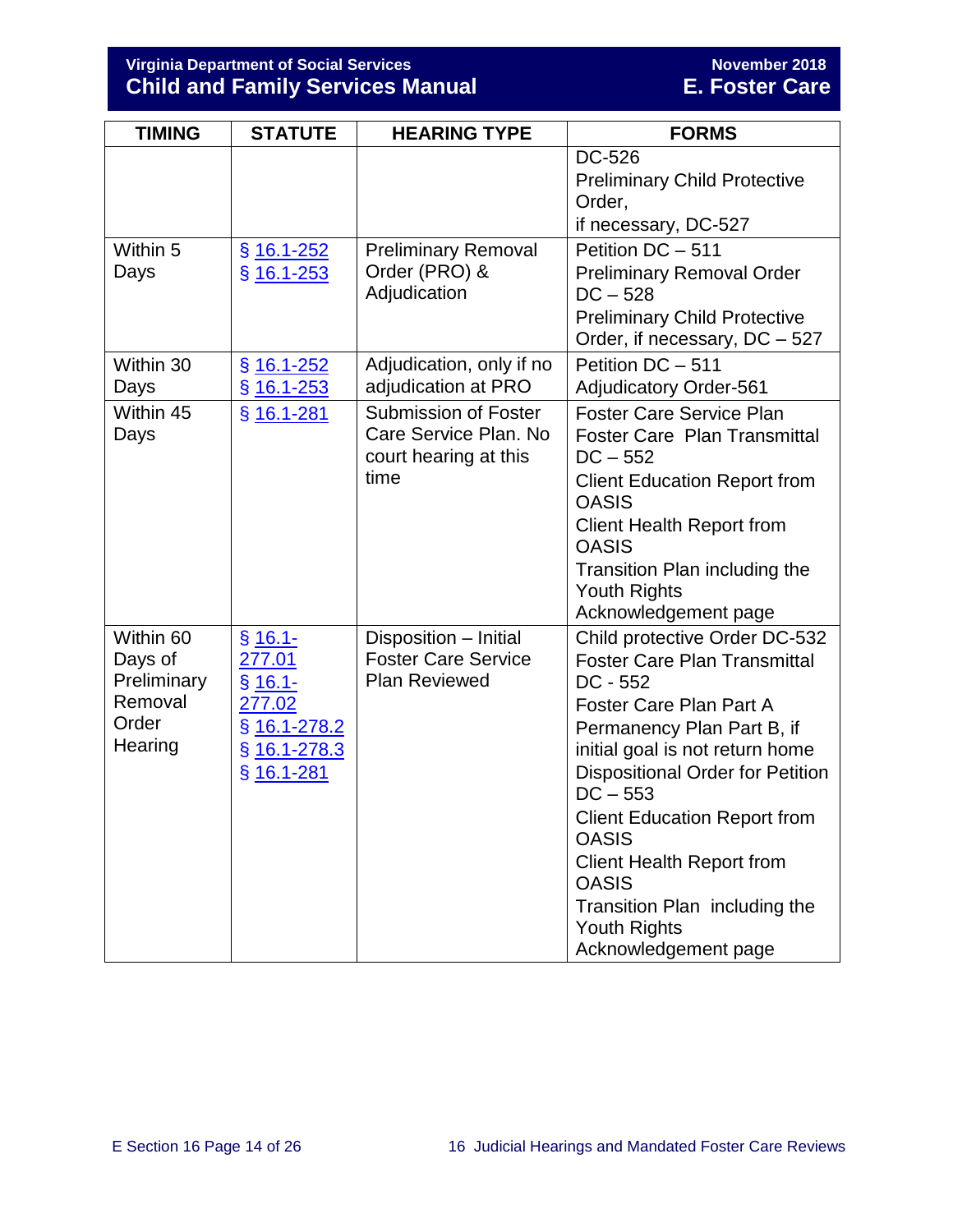| <b>TIMING</b>                                                                                                           | <b>STATUTE</b>                 | <b>HEARING TYPE</b>                                                                                                                                                     | <b>FORMS</b>                                                                                                                                                                                                                                                                                                                                                                                                                                                                                                             |
|-------------------------------------------------------------------------------------------------------------------------|--------------------------------|-------------------------------------------------------------------------------------------------------------------------------------------------------------------------|--------------------------------------------------------------------------------------------------------------------------------------------------------------------------------------------------------------------------------------------------------------------------------------------------------------------------------------------------------------------------------------------------------------------------------------------------------------------------------------------------------------------------|
| Within 4<br>Months of<br><b>Disposition</b>                                                                             | $§$ 16.1-282.1                 | <b>Foster Care Review</b><br>Hearing                                                                                                                                    | <b>Petition for Foster Care</b><br>Review Hearing DC - 554<br><b>Foster Care Plan Transmittal</b><br>$DC - 552$<br><b>Foster Care Plan Review</b><br><b>Foster Care Review Order</b><br>$DC - 555$<br><b>Client Education Report from</b><br><b>OASIS</b><br><b>Client Health Report from</b><br><b>OASIS</b><br>Transition Plan including the<br><b>Youth Rights</b><br>Acknowledgement page                                                                                                                            |
| Within 5<br>Months of<br><b>Foster Care</b><br><b>Review</b><br>Hearing                                                 | $§$ 16.1-282.1<br>$§$ 16.1-283 | <b>Initial Permanency</b><br><b>Planning Hearing</b>                                                                                                                    | <b>Petition for Permanency</b><br>Planning Hearing DC - 556<br><b>Foster Care Service Plan</b><br>Transmittal DC - 552 New<br>Foster Care Plan Part A & B<br>(unless the petition being filed<br>results in permanency being<br>achieved)<br><b>Foster Care Plan Review</b><br><b>Permanency Planning Order</b><br>$DC - 557$<br><b>Client Education Report from</b><br><b>OASIS</b><br><b>Client Health Report from</b><br><b>OASIS</b><br>Transition Plan including the<br><b>Youth Rights</b><br>Acknowledgement page |
| Within 6<br>Months of<br>Initial<br>Permanency<br>Planning<br>Hearing or<br>Second<br>Permanency<br>Planning<br>Hearing | $§$ 16.1-282.1                 | Subsequent<br><b>Permanency Planning</b><br>Hearing for goals of<br>Return Home,<br><b>Placement with</b><br>Relatives, (If interim<br>plan approved at Initial<br>PPH) | <b>Petition for Permanency</b><br>Planning Hearing DC - 556<br><b>Foster Care Plan Transmittal</b><br>Foster Care Plan Part A & B<br>(unless the petition being filed<br>results in permanency being<br>achieved)<br><b>Foster Care Plan Review</b><br><b>Permanency Planning Order</b><br>$DC - 557$<br><b>Client Education Report from</b>                                                                                                                                                                             |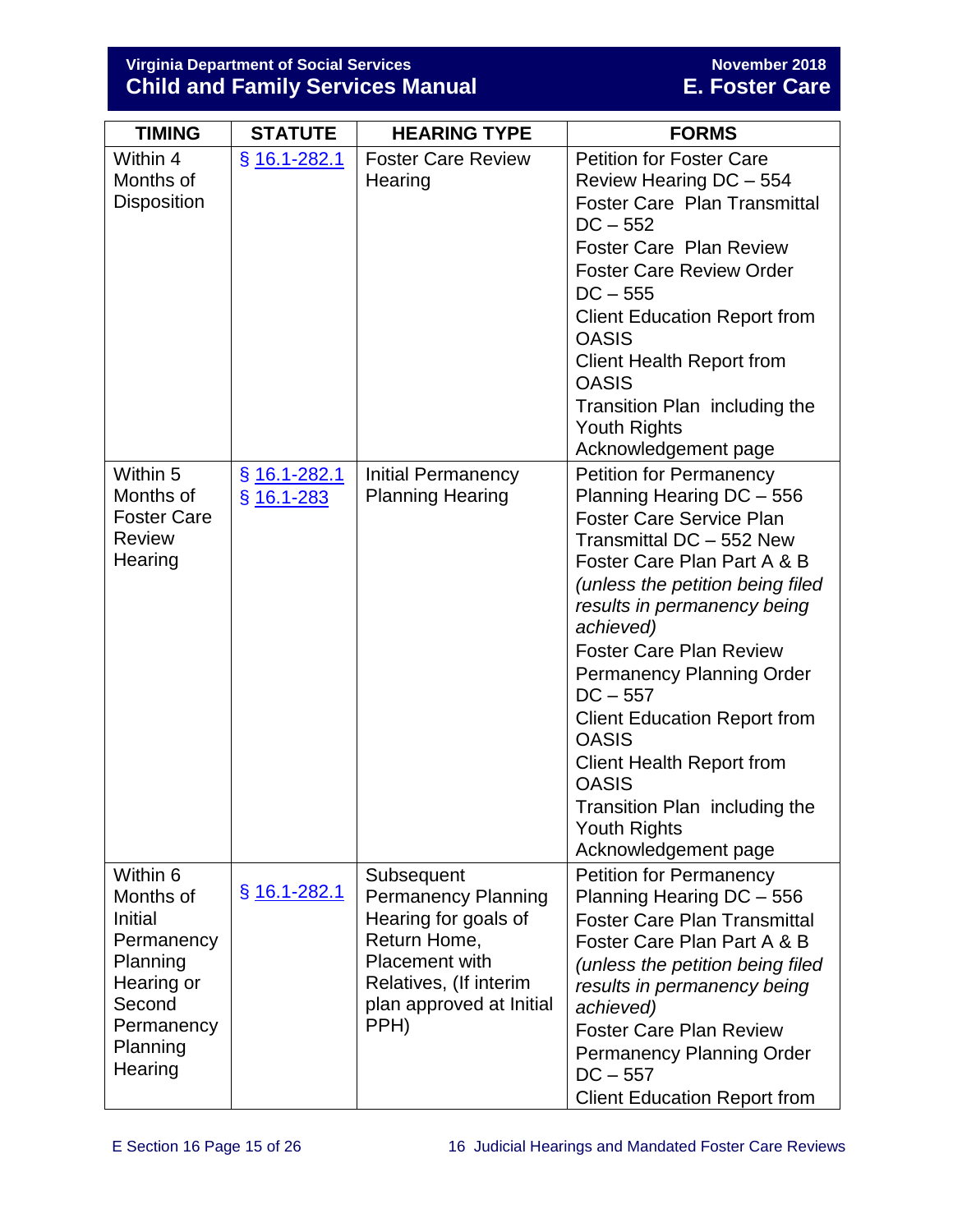| <b>TIMING</b>                                                                                                              | <b>STATUTE</b>                 | <b>HEARING TYPE</b>                          | <b>FORMS</b>                                                                                                                                                                                                                                                                                               |
|----------------------------------------------------------------------------------------------------------------------------|--------------------------------|----------------------------------------------|------------------------------------------------------------------------------------------------------------------------------------------------------------------------------------------------------------------------------------------------------------------------------------------------------------|
|                                                                                                                            |                                |                                              | <b>OASIS</b><br><b>Client Health Report from</b><br><b>OASIS</b><br>Transition Plan including the<br><b>Youth Rights</b><br>Acknowledgement page                                                                                                                                                           |
| Within 6<br>Months of<br>Second<br>Permanency<br>Planning<br>Hearing and<br>Every 12<br><b>Months</b><br><b>Thereafter</b> | $§$ 63.2-907<br>$§$ 16.1-282.1 | <b>Administrative Panel</b><br><b>Review</b> | <b>Foster Care Plan Review</b><br>Form and Adoption Progress<br>Report (if goal is adoption)<br><b>APR Form</b><br><b>Client Education Report from</b><br><b>OASIS</b><br><b>Client Health Report from</b><br><b>OASIS</b><br>Transition Plan including the<br><b>Youth Rights</b><br>Acknowledgement page |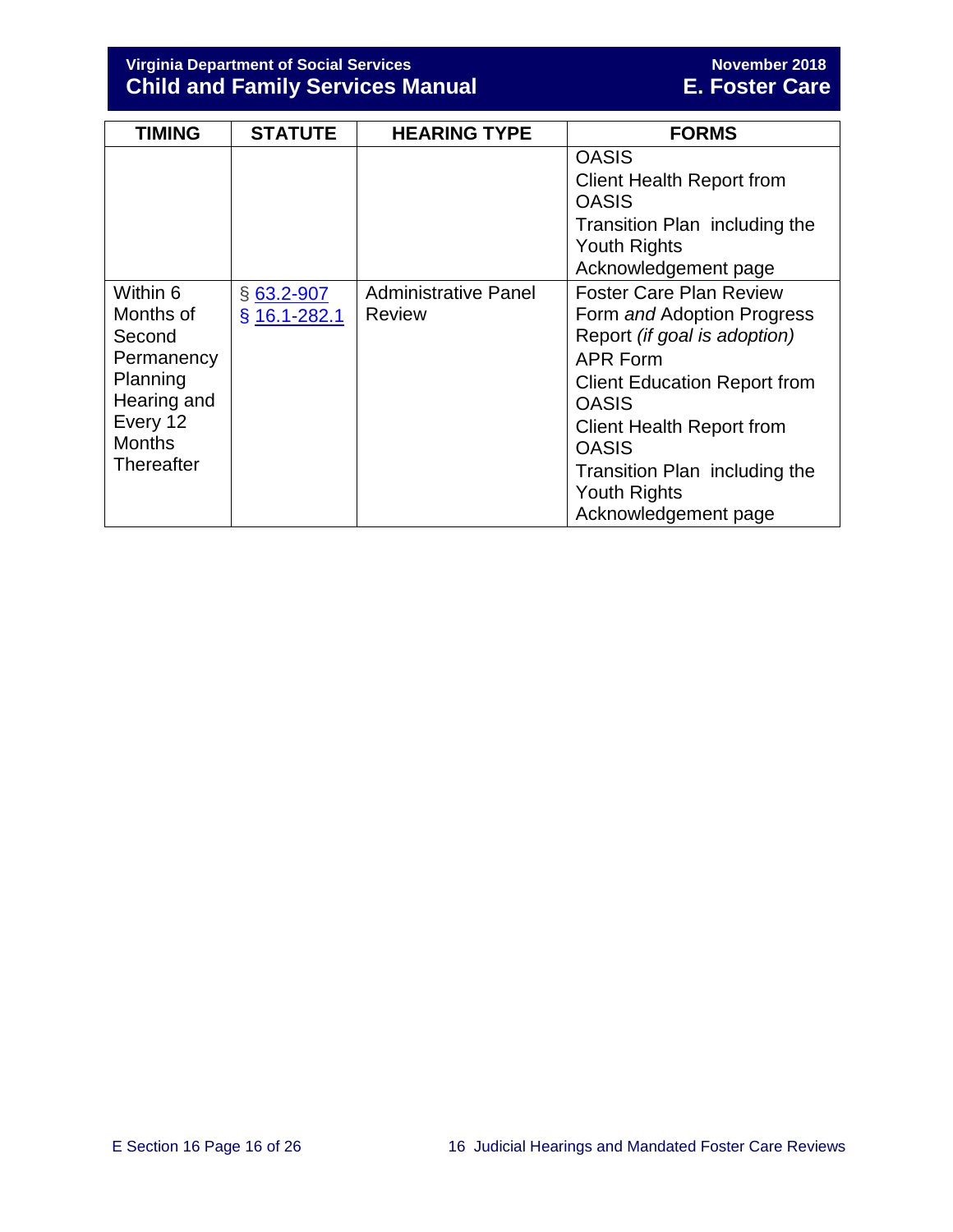| <b>TIMING</b>                                                                                                                           | <b>STATUTE</b>  | <b>HEARING TYPE</b>                                                                                                                | <b>FORMS</b>                                                                                                                                                                                                                                                                                                                                                                          |
|-----------------------------------------------------------------------------------------------------------------------------------------|-----------------|------------------------------------------------------------------------------------------------------------------------------------|---------------------------------------------------------------------------------------------------------------------------------------------------------------------------------------------------------------------------------------------------------------------------------------------------------------------------------------------------------------------------------------|
| 6 Months<br>from Date of<br>Approval of<br>Another<br>Planned<br>Permanent<br>Living<br>Arrangement<br>(APPLA)<br>or<br>12 Months       | $$16.1 - 282.1$ | <b>Foster Care Review</b><br>Hearing<br><b>Foster Care Review</b>                                                                  | <b>Petition for Foster Care</b><br>Review DC - 554<br><b>Foster Care Review Order DC</b><br>$-555$<br><b>Foster Care Plan Transmittal</b><br>$DC - 552$<br><b>Foster Care Plan Review</b><br><b>Foster Care Review Order DC</b><br>$-555$<br><b>Client Education Report from</b><br><b>OASIS</b><br><b>Client Health Report from</b><br><b>OASIS</b><br>Transition Plan including the |
| from Last<br>Permanency<br>Planning<br>Hearing for<br>Adoption<br><b>Prior to Final</b><br>Order, or<br>Permanent<br><b>Foster Care</b> |                 | Hearing                                                                                                                            | <b>Youth Rights</b><br>Acknowledgement page                                                                                                                                                                                                                                                                                                                                           |
| Filed Every 6<br>Months from<br>the date of<br>the court<br>order<br>approving<br>the goal of<br>adoption                               |                 | <b>Adoption Progress</b><br><b>Report Filed until final</b><br>order of adoption is<br>issued; the court may<br>not hold a hearing | <b>Adoption Progress Report</b><br>(DSS Form)                                                                                                                                                                                                                                                                                                                                         |

## <span id="page-16-0"></span>**16.5 The Adoption Progress Report**

If the goal for the child is Adoption, the LDSS shall submit the Adoption Progress Report to the court documenting progress toward adoption within six (6) months of *the permanency planning hearing changing the goal to adoption* [\(22VAC40-201-110\)](https://law.lis.virginia.gov/admincode/title22/agency40/chapter201/section110/). The court has the option to schedule a hearing to review this report. The court will hold annual foster care review hearings after termination of parental rights until the final order of adoption is issued. The court order shall document reasonable efforts to finalize a permanency plan. The LDSS shall continue to submit the Adoption Progress Report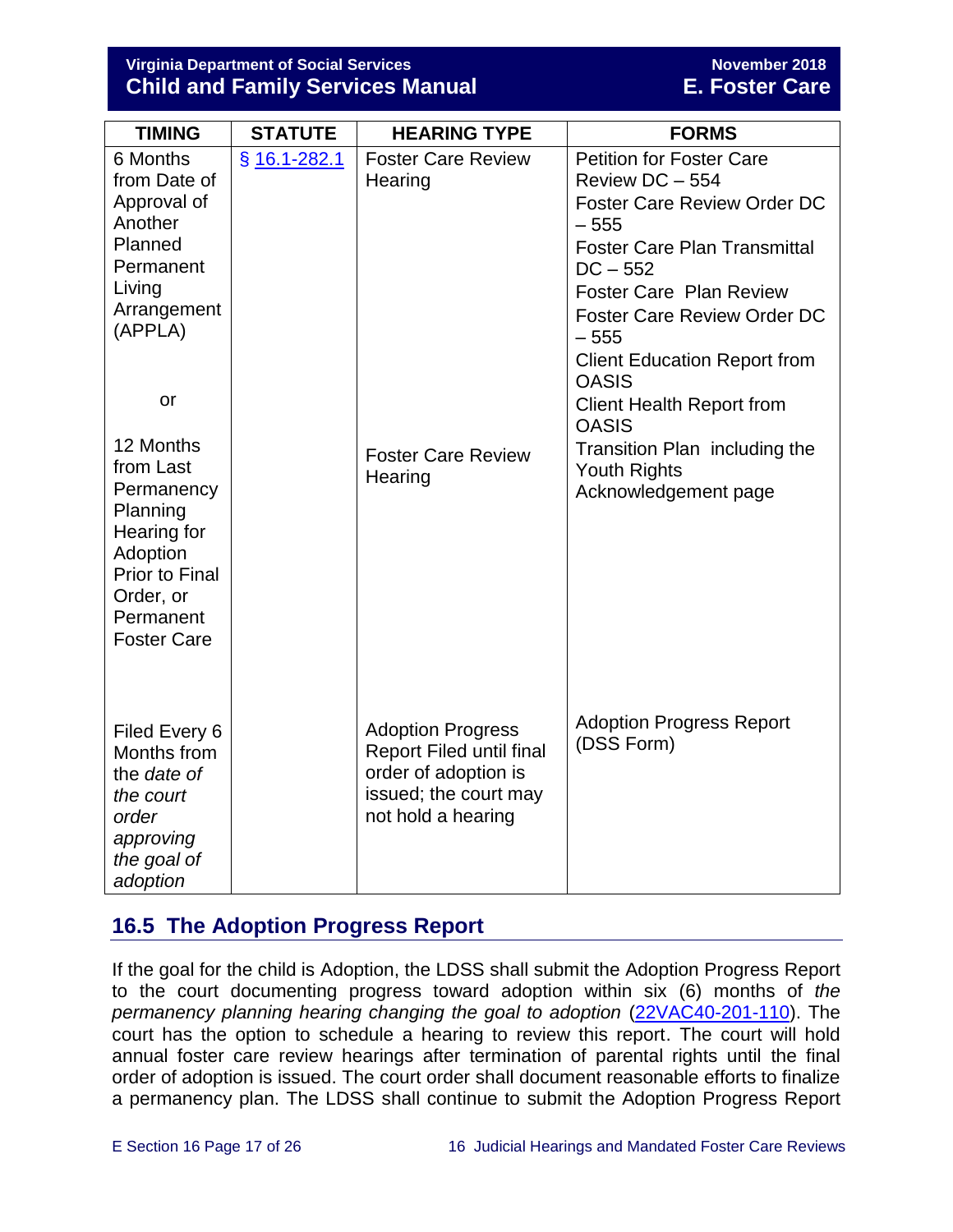every six (6) months to the court until the adoption is finalized. *Following the termination of parental rights, the LDSS should sync the adoption progress report with the annual hearing. The adoption progress report may need to be filed earlier than six (6) months*  in order for this to happen. The adoption progress report shall always coincide with *either the APR or the annual court review.*

The court will provide a copy of the Adoption Progress Report to the Guardian ad Litem (GAL) for the child.

The LDSS should email the Adoption and Family Recruitment Consultant to advise that an adoption progress report has been completed. The email should provide to the consultants the case number and client ID so that the report may be reviewed.

The Adoption Progress Report is completed and filed every six (6) months from the *date the goal of adoption is approved* in Juvenile Domestic and Relations Court, until the adoption has been finalized. The service worker should *use the adoption progress report to* notify the court when the adoption is finalized *within ten (10) business days of receiving the final order of adoption*.

## <span id="page-17-0"></span>**16.6 Administrative Panel Reviews (APR)**

APRs are held for children in foster care who have a foster care goal of:

- Adoption.
- Permanent Foster Care.
- Independent Living

APRs begin six (6) months after a permanency planning hearing when one of the above referenced goals is approved by the court. The child will continue to have APRs alternating with annual foster care review hearings until a final order of adoption is issued or the child reaches age 18.

Once the child reaches the age of 18, and enters the Fostering Futures Program, APRs shall occur every six (6) months, unless the court chooses to schedule a court review. Court hearings are no longer required.

## <span id="page-17-1"></span>**16.6.1 Function and purpose of the APR**

The function of the APR is advisory. Recommendations made as a result of the APR process should be considered in planning services for the child and family. These reviews provide a forum for consideration, discussion, and planning for the care of the child as well as for a review of the effectiveness of service provision for the child and family. These reviews provide an opportunity to ensure that children, parents, the LDSS, and other team members involved with the family remain committed to and are making every reasonable effort to achieve the goal identified for the child.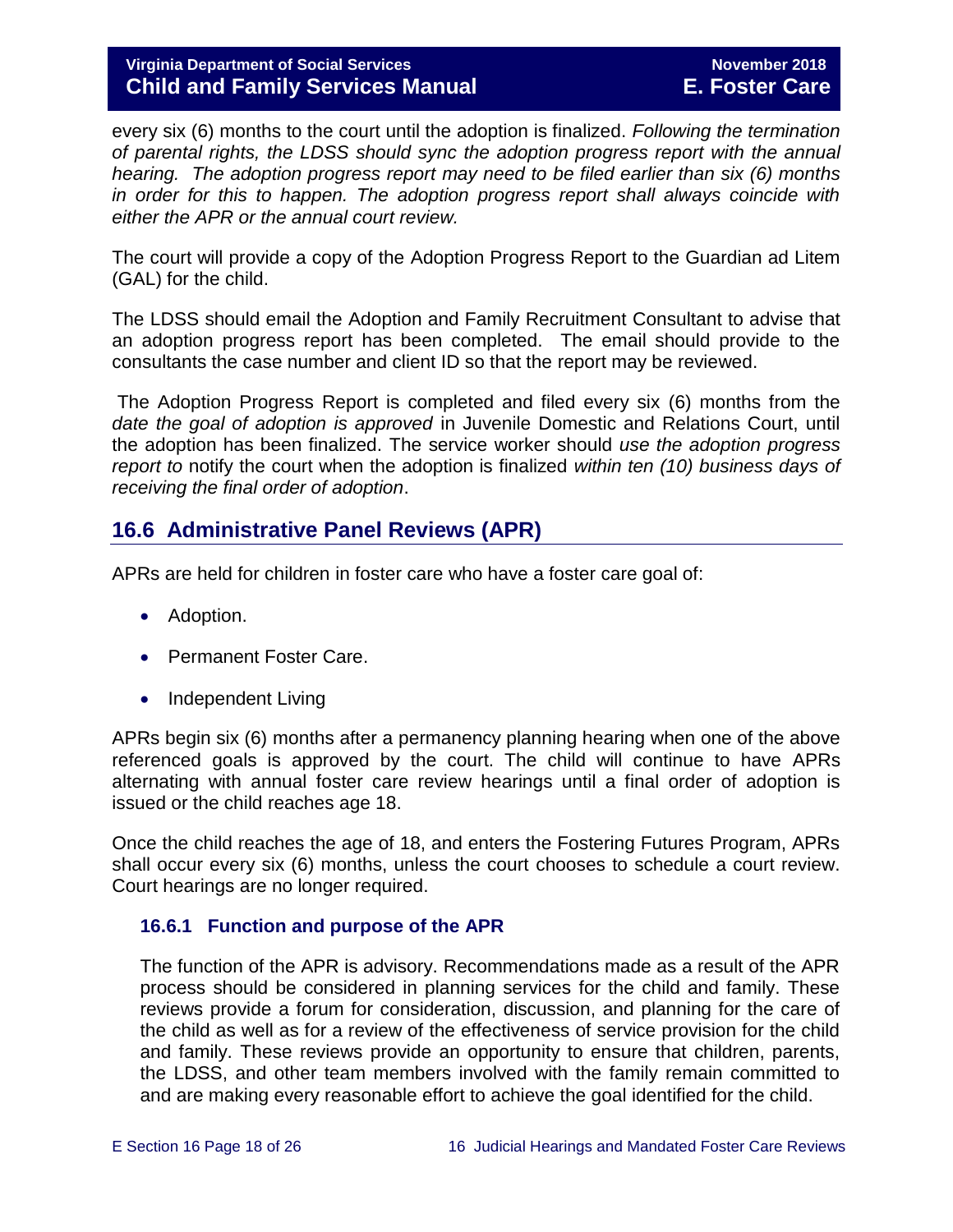## <span id="page-18-0"></span>**16.6.2 Composition of the Review Panel and notification**

The APR shall be conducted by a panel of appropriate persons at least one of whom is not responsible for the case management or delivery of services to either the child or the parent(s).

The following individuals shall be invited to participate in the APR and shall be provided with written notice of the meeting **at least 30 days** in advance:

- Parents who have not had parental rights terminated.
- Foster and adoptive parents.
- Youth who is 14 years of age or older and up to two members of the planning team who are chosen by the child and are not the service worker or foster parent.
- A child/youth who is under 14 years of age may be involved in the APR if such involvement is consistent with the best interest of the child.
- Staff from child-placing agencies and residential placements when applicable.
- The child unless it is determined to be detrimental to the child's well-being.
- Guardian ad Litem (GAL).
- Any professional providing services to the child and parents.
- An outside objective panel member.

Attorneys representing parents and the LDSS may be invited when determined appropriate by the LDSS.

Outside objective panel members participating in the review may be, but are not limited to:

- Court service workers;
- Private citizens:
- Staff of other services agencies;
- Multi-discipline team members;
- Other LDSS workers;
- FAPT team members; or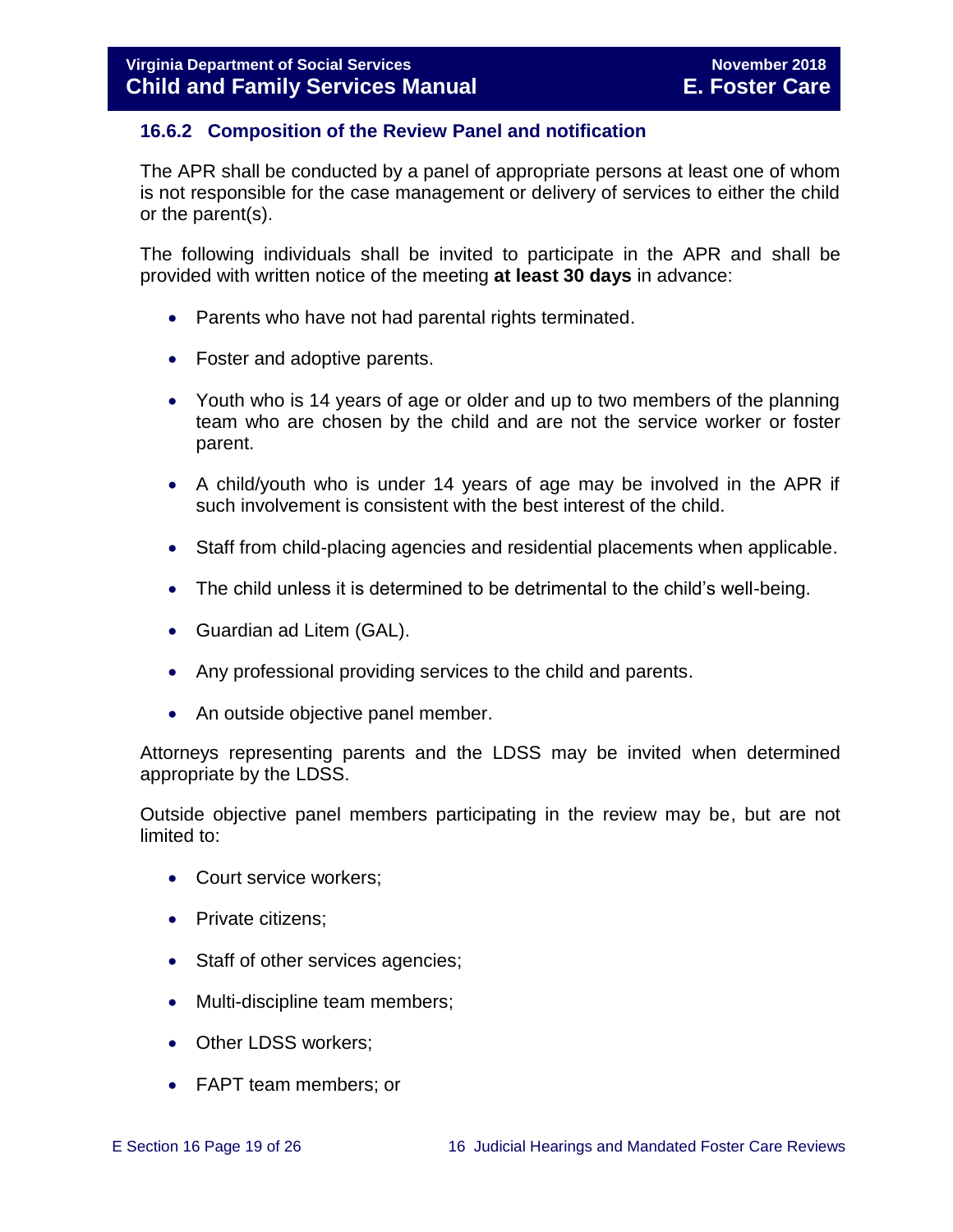• Placement providers not involved in the case being reviewed.

Confidentiality of case records shall be maintained and all panel members shall sign a confidentiality statement such as those contained in the APR form or the Individual Family and Service Plan (IFSP).

Input from all panel members should be considered, and the LDSS is the responsible agency to ultimately decide how all input is used in the planning for the child**.** 

The Family Assessment and Planning Team (FAPT) staffing may substitute for an APR as long as the requirements for the APR are met.

## <span id="page-19-0"></span>**16.6.3 Preparation and planning for APR**

Panel Reviews are an administrative review mechanism and should be planned and prepared for with the same diligence as workers would for a court hearing. It is the service worker and administration of the LDSS who establishes an atmosphere that conveys the importance of the APR and sets the expectation for all involved. By thoroughly documenting the child and family's well-being and progress, preparing written material well in advance of the meeting, extending invitations to participate **30 days in advance** of the review, and facilitating the meeting in a manner that encourages active participation, the service worker creates a forum that promotes engagement of all parties.

Invitation letters to parents, previous caretakers, foster and pre-adoptive parents, and any other individuals identified by the child or family as having a significant positive role in their lives shall communicate information in understandable terms and in the family's primary language. Specifically, invitation letters should inform the invited party of the reason for the meeting and stress the LDSS' desire to include those individuals as part of the team that is planning for the child.

Since it is critical that all individuals who are significantly connected to the life of the child are invited to the review, LDSS staff should make active and ongoing efforts to encourage their attendance and participation. Telephone follow-up to the invited party after the invitation letter is sent to discuss the review and the reason their attendance is valuable is one simple step workers should make to further encourage involvement. Offers to assist in transportation, scheduling the review at times conducive to the family and other parties' schedule, and consideration of holding the meeting at a location that provides easier access for these members are additional best practices to facilitate involvement.

## <span id="page-19-1"></span>**16.6.4 Conducting and documenting the APR**

The Foster Care Plan Review Form *and* the Adoption Progress Report, *if the goal is adoption*, shall be completed prior to the APR. *However, only the Adoption Progress Report shall be filed with the court.*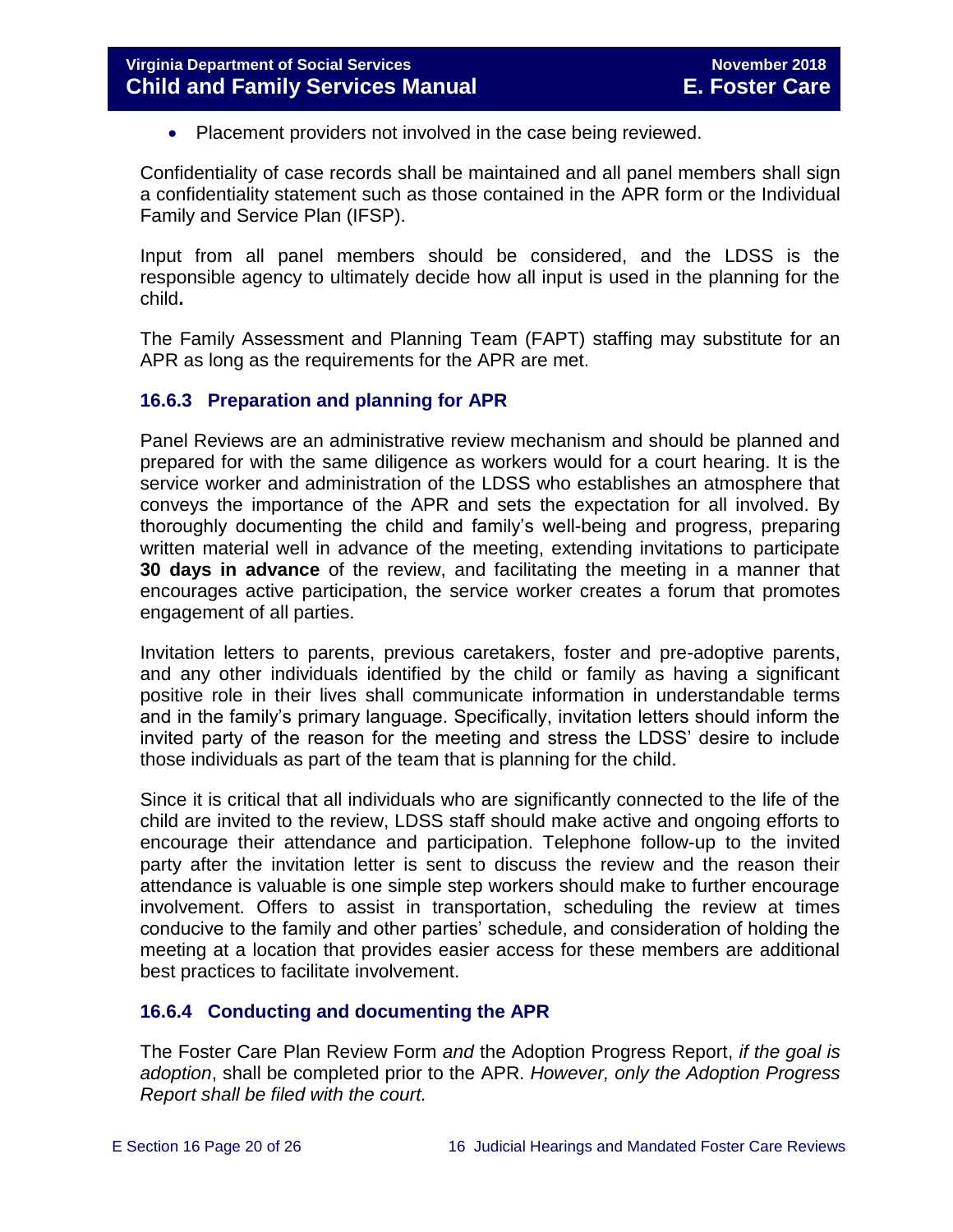During the APR, the panel shall address and make recommendations when needed concerning the following:

- How the services provided during the preceding six (6) months met the needs of the child as defined in the foster care plan.
- In what ways the child's current placement is appropriate, meeting his need for normalcy and safety as well as all other needs.
- The parent(s)', child's, and foster care or pre-adoptive provider's or other attending family members issues and concerns regarding planning for the child.
- The LDSS, parent(s)', child's, and foster care or pre-adoptive provider's engagement in services and activities identified in the foster care plan.
- Any barriers to progress.
- Appropriateness of the program goal for the child and of the date for goal achievement.
- Continuing need for placement.
- Continued efforts to help the child achieve permanency.
- The child's wishes regarding the permanency plan.

The findings of the panel and any recommendations made by the panel, including changes to the foster care plan, shall be recorded on the APR Form. Recommendations from the APR that result in a change from the existing foster care plan should be documented. The LDSS should consult with their attorney regarding the appropriate process for communicating these changes to the court.

The birth parent(s)/prior custodians, foster parents, or pre-adoptive parent(s) not in attendance should be given a copy of the final report from the APR.

## <span id="page-20-0"></span>**16.7 Local Supervisory Reviews**

A Local Supervisory Review is required every six (6) months for young adults that turned 18 prior to July 1, 2016 and continue to receive independent living services.

The Foster Care Plan Review Form is to be used for the Local Supervisory Review. A new Review Form shall be completed each time a review is held. The supervisor shall sign the review. The supervisory review shall be documented on the court screen in OASIS.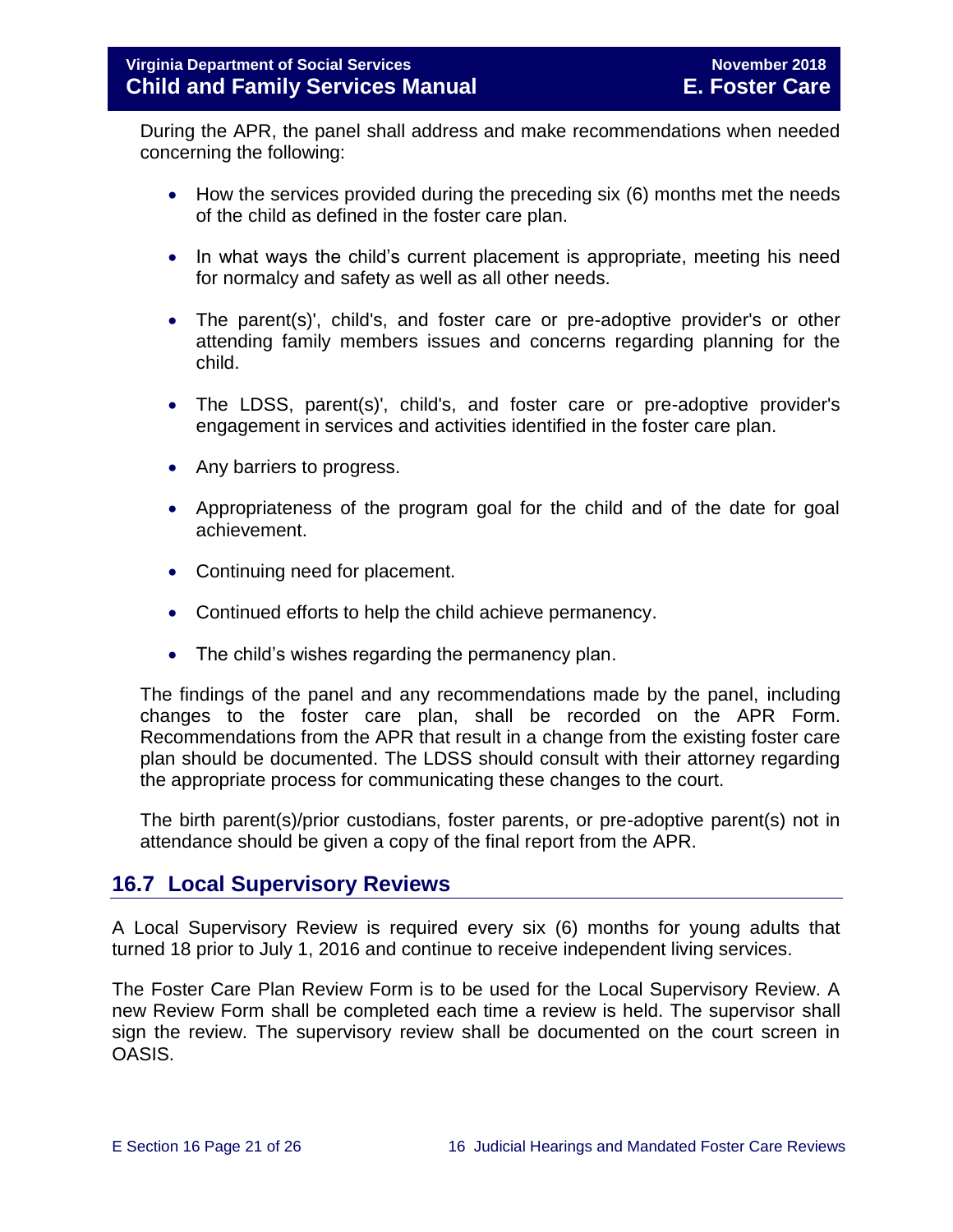## <span id="page-21-0"></span>**16.8** *Additional information regarding* **required reviews**

#### <span id="page-21-1"></span>**16.8.1 Hearings when cases are on appeal**

When a case is on appeal for TPR, the Juvenile and Domestic Relations District Court retains jurisdiction on all matters not on appeal and shall continue to hold reviews. The appeal hearing may substitute for a review hearing if the appeal court adjudicates the future status of the child.

## <span id="page-21-2"></span>**16.8.2 Children committed to the Department of Juvenile Justice**

Children formerly in the custody of the LDSS who have been committed to the Department of Juvenile Justice (DJJ) shall be discharged from foster care and no court hearings or reviews apply.  $(\frac{6}{16.1} - 278.7)$ . The case shall remain open in OASIS with the case type "Former Foster Care-Committed to DJJ" and the service worker shall continue to be involved with case planning and visiting the child monthly. The Court Service Unit's video conference technology may be used to conduct the visit every other month. The Memorandum of Understanding between VDSS and DJJ, as well as the joint guidance, can be found [here.](http://spark.dss.virginia.gov/divisions/dfs/fc/guidance.cgi) See section [3.9.3](file://///Vaultcelerra.co.dss.state.va.us/Workgroup/Family_Services/DFS%20Child%20and%20Family%20Services%20Manual/E.%20Foster%20Care/Foster%20Care%20June%202017/section_3_entering_foster_care%20draft.2.docx)  [and 3.9.4](file://///Vaultcelerra.co.dss.state.va.us/Workgroup/Family_Services/DFS%20Child%20and%20Family%20Services%20Manual/E.%20Foster%20Care/Foster%20Care%20June%202017/section_3_entering_foster_care%20draft.2.docx) for more information regarding youth committed to DJJ custody.

## <span id="page-21-3"></span>**16.8.3 Foster Care Plan change to Adoption**

At the permanency planning hearing, or at any other hearing that results in the decision to change the child's goal to Adoption, the LDSS *may also* file a petition to terminate parental rights, along with the foster care plan. For more information on developing the foster care plan when the goal is changed to adoption, see [Section](file://///Vaultcelerra.co.dss.state.va.us/Workgroup/Family_Services/DFS%20Child%20and%20Family%20Services%20Manual/E.%20Foster%20Care/Foster%20Care%20June%202017/section_15_developing_service_plan.draft.docx)  [15.10.](file://///Vaultcelerra.co.dss.state.va.us/Workgroup/Family_Services/DFS%20Child%20and%20Family%20Services%20Manual/E.%20Foster%20Care/Foster%20Care%20June%202017/section_15_developing_service_plan.draft.docx)

## <span id="page-21-4"></span>**16.9 Restoration of parental rights**

## <span id="page-21-5"></span>**16.9.1 Requirements for a petition**

If the child is in the custody of an LDSS and pre-adoptive parent(s) have not been identified and approved for the child, the child's guardian ad litem or the local board of social services may file a petition to restore the previously terminated parental rights of the child's parent consistent with  $\S$  [16.1-283.2](http://law.lis.virginia.gov/vacode/16.1-283.2/) when all of the following circumstances are established:

- The child is at least 14 years of age.
- The child was previously adjudicated to be an abused or neglected child, child in need of services, child in need of supervision, or a delinquent child.
- The parent's rights were terminated under a final order pursuant to subsection B, C, or D of [§16.1-283](http://law.lis.virginia.gov/vacode/16.1-283/) at least two years prior to the filing of the petition to restore parental rights.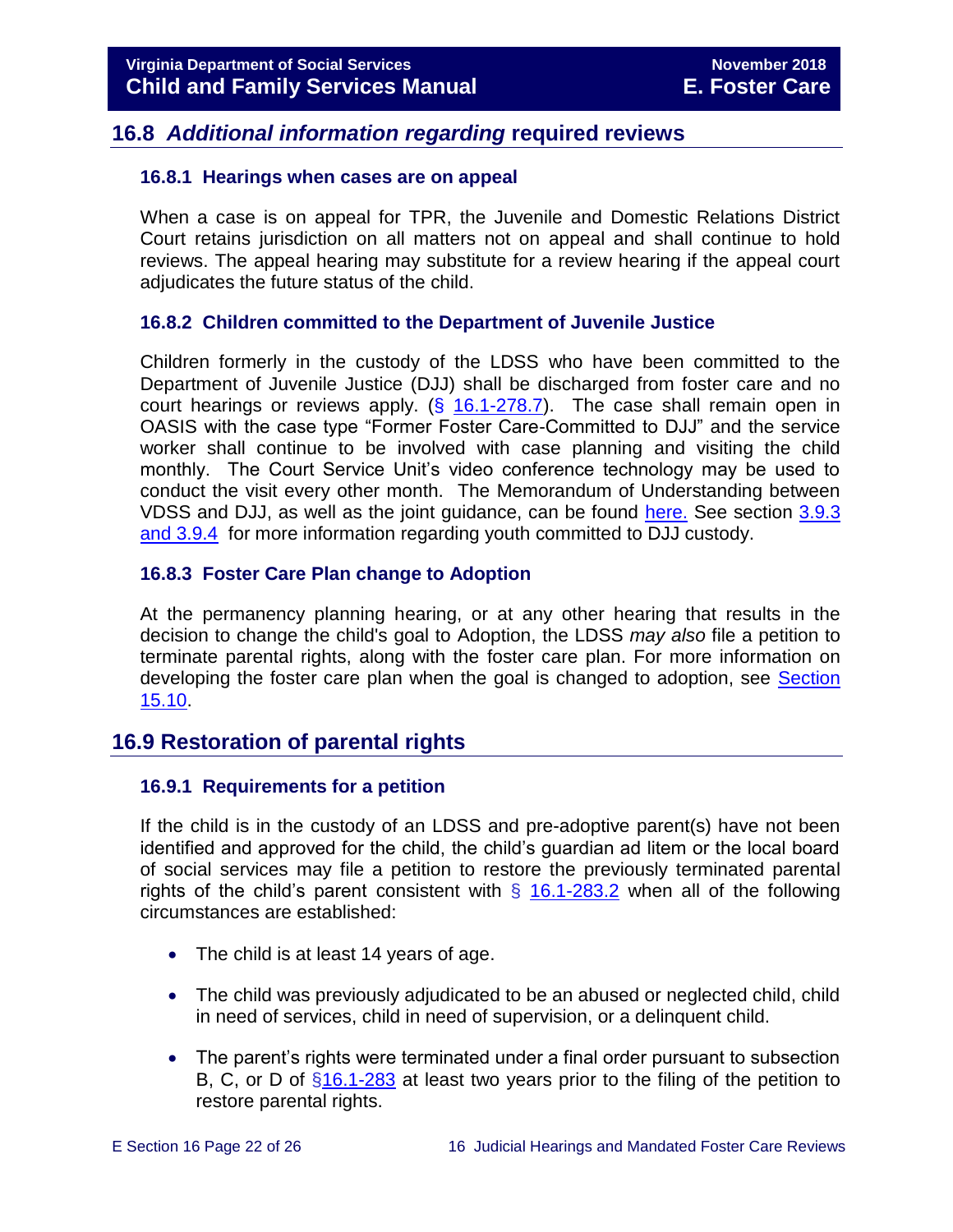- The child has not achieved his permanency goal or the permanency goal was achieved and not sustained.
- The child, if he is 14 years of age or older, and the parent whose rights are to be reinstated consent to the restoration of parental rights.

The court may accept a petition involving a child younger than 14 years of age if:

- The child is the sibling of a child for whom a petition for restoration of parental rights has been filed and the child who is younger than 14 years of age meets all other criteria for restoration of parental rights set forth in  $\S$  [16.1-283.2](http://law.lis.virginia.gov/vacode/title16.1/chapter11/section16.1-283.2/) of the Code of Virginia; or
- The child's guardian ad litem and the local department jointly file the petition for restoration;
- The court may also accept a petition filed before the expiration of the two-year period following termination of parental rights if the child will turn 18 before the expiration of the two-year period, and the court finds that accepting such a petition is in the best interest of the child.

The court shall set a hearing on the petition and serve notice of the hearing along with a copy of the petition on the former parent of the child whose rights are the subject of the petition, any other parent who maintains legal rights to the child, the child's court appointed special advocate (if one has been appointed), and either the guardian ad litem or the local board of social services, whichever is not the petitioner.

## <span id="page-22-0"></span>**16.9.2 Placement plan**

Within 60 days of the filing of the petition for restoration of parental rights, and prior to the entry of an order, pursuant to  $16.1-283.2$  D, the LDSS shall develop a placement plan for the child to include the following:

- Descriptions of the programs, services, and other supports that will be offered to the child and the former parent with whom the child is to be placed.
- Requirements for parental participation in programs, supports and services when the child is placed.
- Conduct expectations of the child's former parent with whom the child has been placed.

## <span id="page-22-1"></span>**16.9.3 Hearing of the petition**

At the hearing the court may find upon clear and convincing evidence that: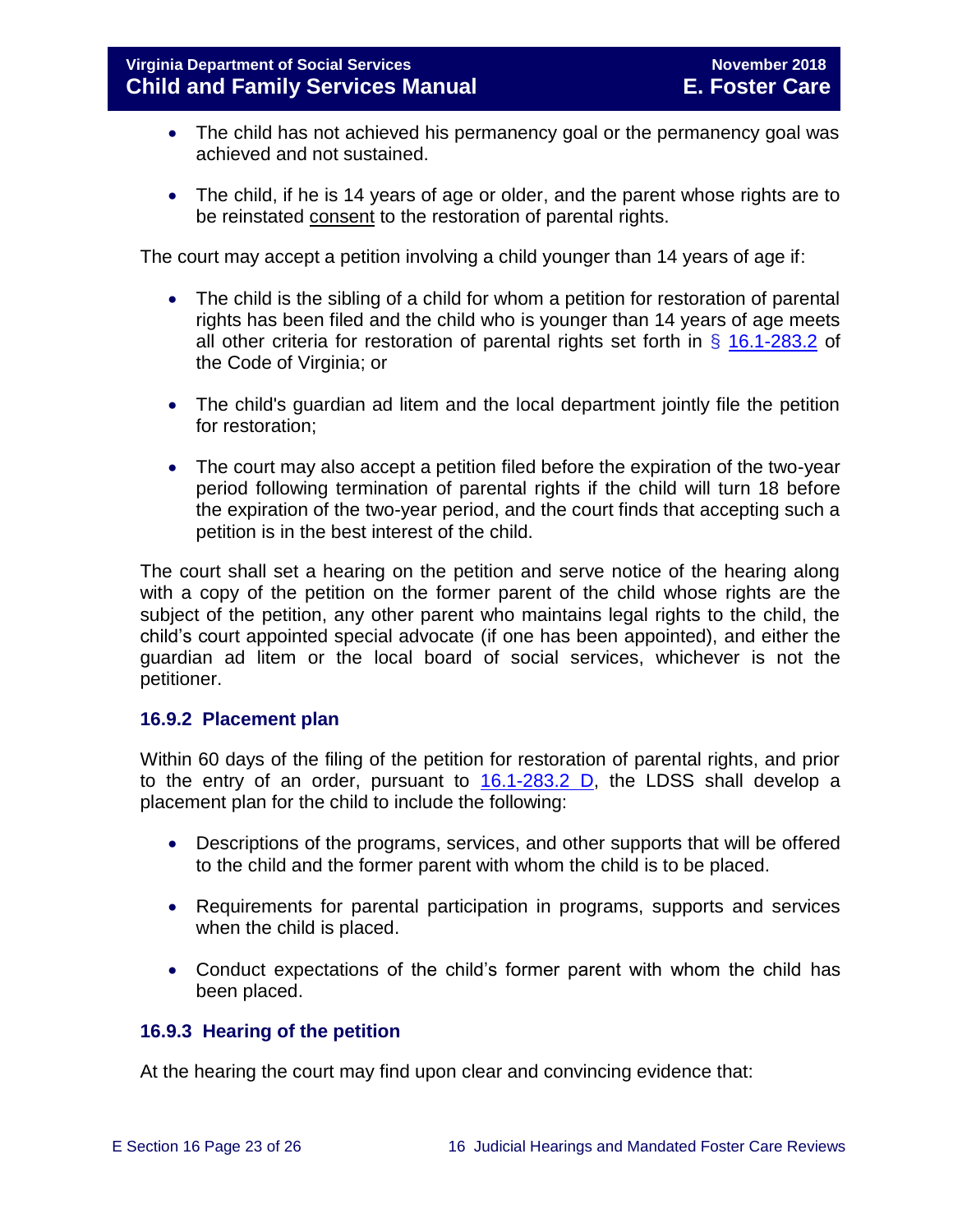- The parent is willing and able to:
	- o Receive and care for the child.
	- o Have a positive, continuous relationship with the child.
	- o Provide a permanent suitable home for the child.
	- o Protect the child from abuse and neglect.

The court may enter an order allowing the LDSS to place the child with the former parent whose rights have been terminated subject to the placement plan and LDSS visitation.

## <span id="page-23-0"></span>**16.9.4 Supervision of the placement**

Once the court has given approval for the child or youth to be placed with his former parent, the director of the LDSS shall cause the child to be visited at least three (3) times within the six month period immediately following the placement of the child or youth in the former parent's home. Visitation shall be no less than 90 days between the first and last visit and at least one of the visits shall be conducted in the home of the former parent.

The purpose of this visitation shall be the following:

- Evaluate the suitability of the placement for the child or youth.
- Progress of the former parent toward remedying the factors and conditions that led to or required the continuation of the child's foster care placement.
- Evaluate the suitability and progress of the parent and the child in programs, services or supports as defined in the placement plan.

## <span id="page-23-1"></span>**16.9.5 Report of visitation**

At the conclusion of the required visitation with the child or youth and the former parent, the LDSS Director shall make a written Report of Visitation and submit it to the court.

The components of the written report of visitation shall address those issues identified in [16.9.4](#page-23-0) which include but are not limited to:

- The suitability of the placement for the child or youth.
- The progress of the former parent toward remedying the factors and conditions that led to or required the continuation of the child's foster care placement.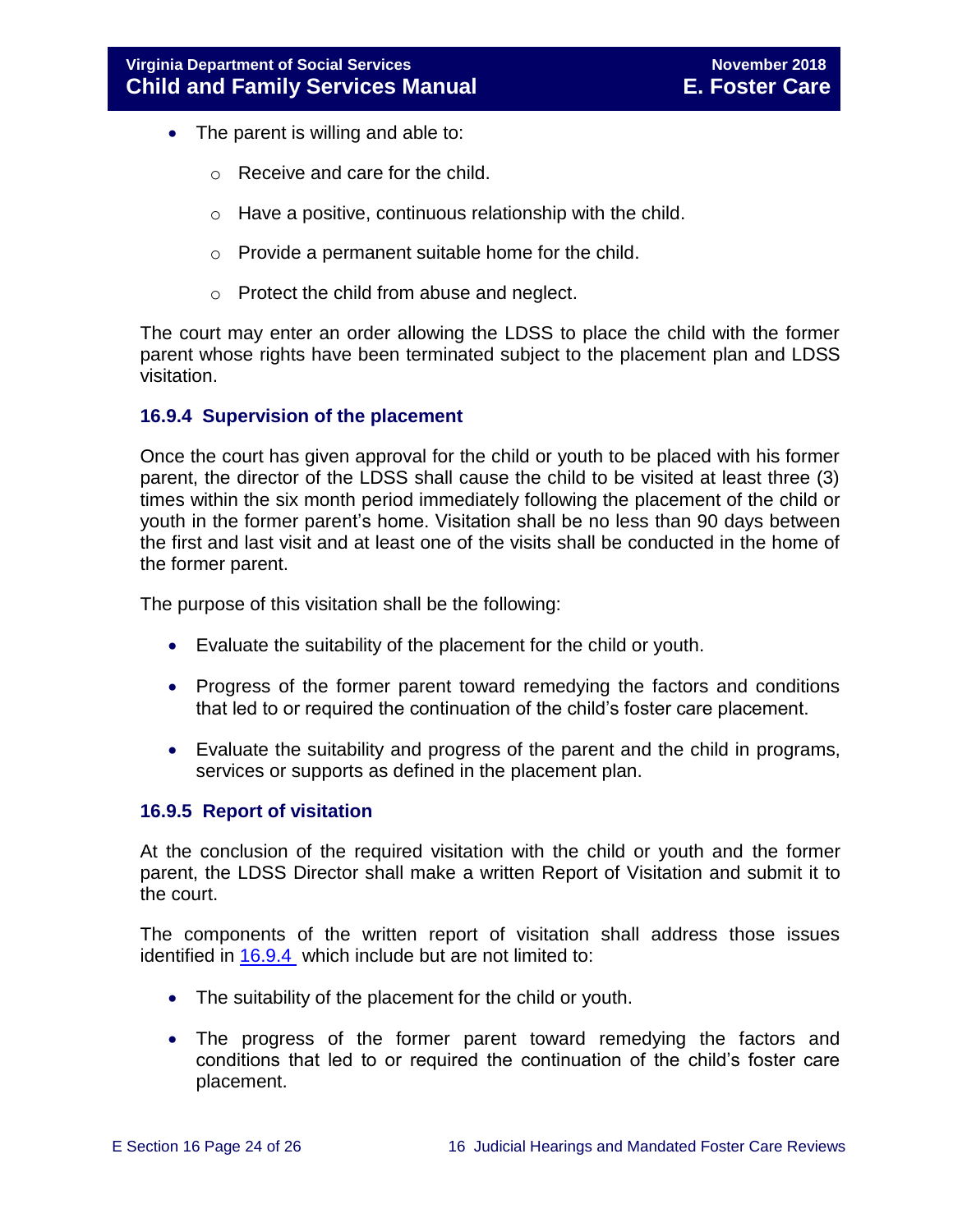Evaluation of the compliance with programs, services or supports as defined in the placement plan for the parent and the child.

## <span id="page-24-0"></span>**16.9.6 Hearing for restoration of parental rights**

Once the court has received the report of visitation, a hearing date shall be scheduled for the restoration of parental rights with notice of the hearing and a copy of the report provided to the former parent of the child whose rights are the subject of the petition, any other parent who retains legal rights to the child, the child's court appointed special advocate (if appointed) and the child's guardian ad litem. At this hearing, the judge shall consider the following:

- Whether the parent whose rights are to be reinstated agrees to the reinstatement of parental rights.
- That the parent whose rights are to be reinstated has substantially remedied the conditions that lead to or required continuation of the child's foster care placement.
- The age and maturity of the child and if age 14 years or older, if the child consents to the restoration of parental rights.
- If the child is younger than 14 years old, the child's preference in regard to the restoration of parental rights.
- If the restoration of parental rights will present a risk to the child's life, health, or development.
- Evaluate how the restoration of parental rights will affect benefits to the child.
- Other material changes in circumstances, if any, that would impact the restoration of parental rights.

Upon hearing clear and convincing evidence that the restoration of parental rights is in the best interest of the child, the court shall restore the parental rights of the former parent to the child placed in the home.

## <span id="page-24-1"></span>**16.9.7 Other stipulations for the restoration of parental rights**

At any time prior to the hearing on the restoration of parental rights, the court may revoke its order permitting the placement of the child with the former parent on its own motion, or on the motion of the child's guardian ad litem, or the LDSS.

A petition for restoration of parental rights filed while the child is younger than 18 years of age shall not become invalid because the child reaches 18 years of age prior to the entry of an order restoring parental rights. Any order entered after a child reaches 18 years of age, where the petition was filed prior to the child turning 18